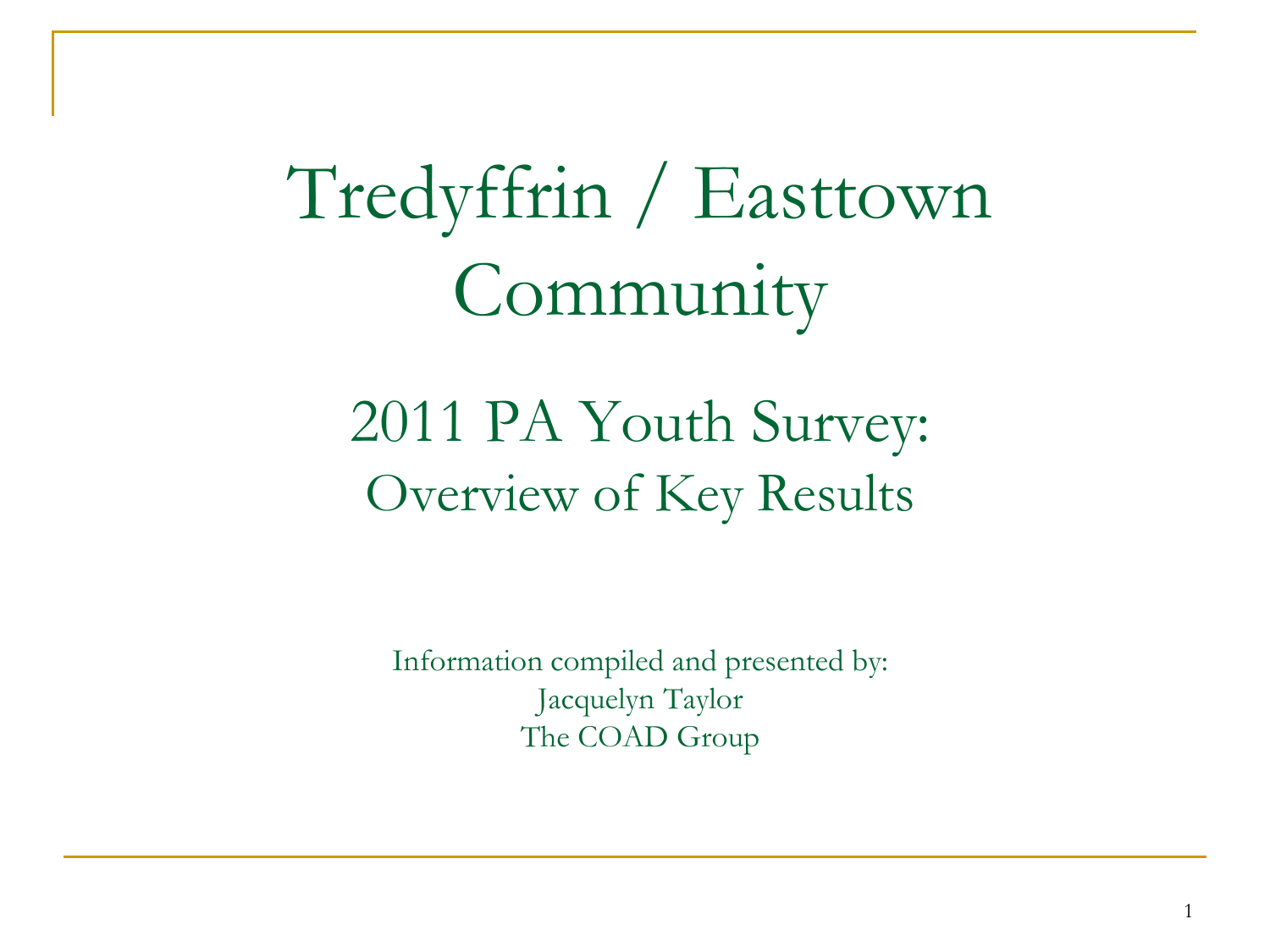# Why do we conduct a Pennsylvania Youth Survey (PAYS)?

- Provides an important benchmark for alcohol, tobacco, and other drug (ATOD) use and anti-social behavior among youth
- Assesses risk factors that are related to these behaviors and the protective factors that guard against them; information gained can be used to guide prevention efforts which helps address existing problems and promote healthy and positive youth development
- Occurs at the same time every two years throughout Chester County and the state and a similar survey occurs at the national level; allows for accurate comparison of results
- Occurs in the school setting to be able to capture the most responses, but is a community survey in that it measures information occurring in multiple areas of the young person's life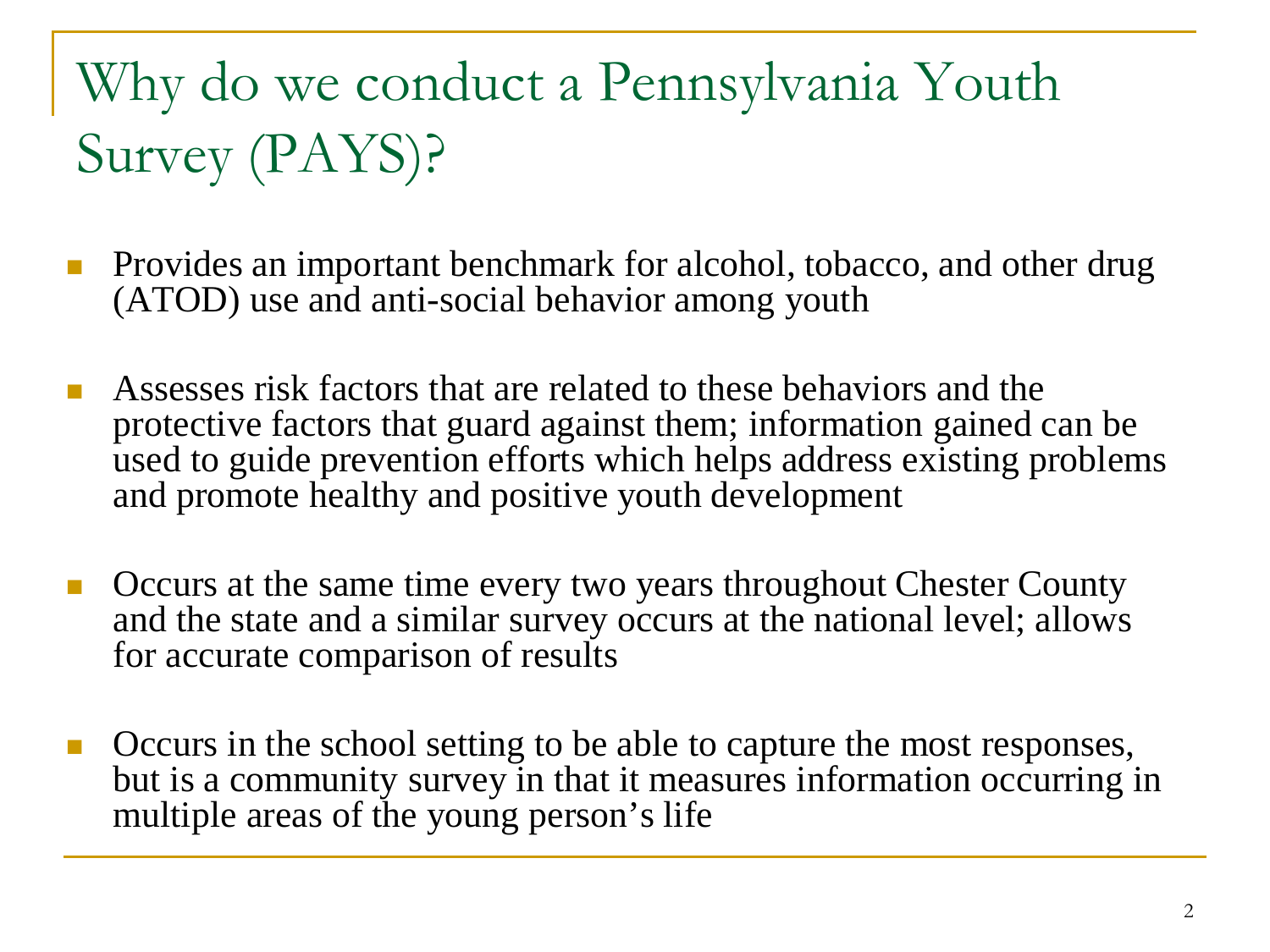# Survey Facts and Methodology

- All twelve Chester County School Districts participated
- In Fall of 2011, students in grades 6, 8, 9 (T/E only), 10 and 12 were surveyed including:
	- 1,880 in the T/E Community *(395 - 6th; 389 - 8th; 397 - 9th; 378 - 10th; 321 - 12th)*
	- 14,600 in Chester County
- Survey takers were informed that participation is voluntary, surveys are anonymous and confidential, could skip any question they were uncomfortable answering and there are no right or wrong answers
- **Four strategies were used to assess the validity of the surveys; the** following would be excluded:
	- Youth who exaggerate their use of drugs
	- Youth who exaggerate the frequency of other antisocial behaviors
	- Reported use of a fictitious drug
	- Repeated logically inconsistent pattern of substance use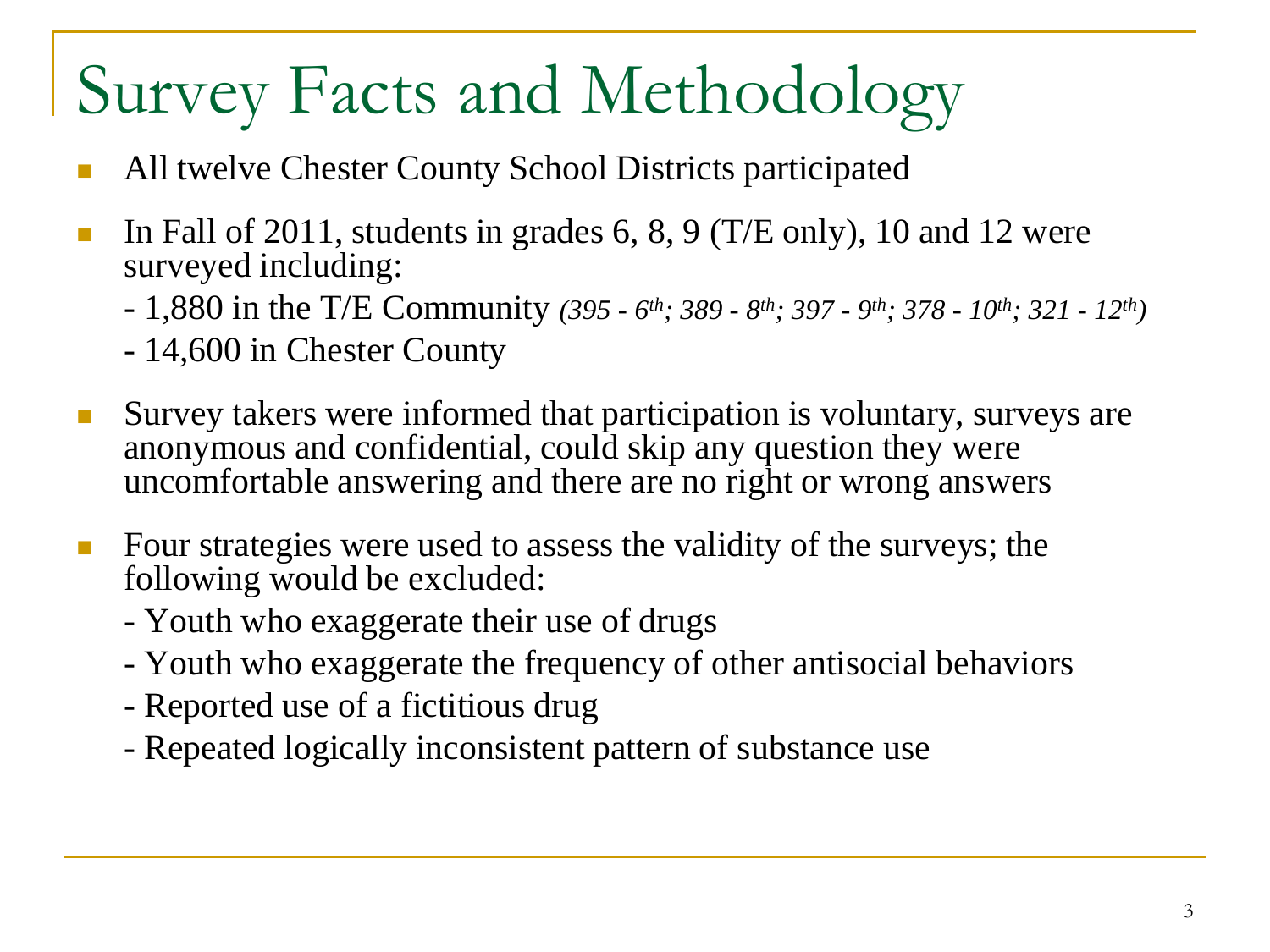# Fall 2011 *Pennsylvania Youth Survey (PAYS)* Results

- Comparable Data
	- $\Box$  T/E Community
	- □ Chester County
	- Pennsylvania State
	- $\Box$  Monitoring the Future (National)
- **T** T/E Community Trends
	- 2003
	- 2005
	- 2007
	- $-2009$
	- 2011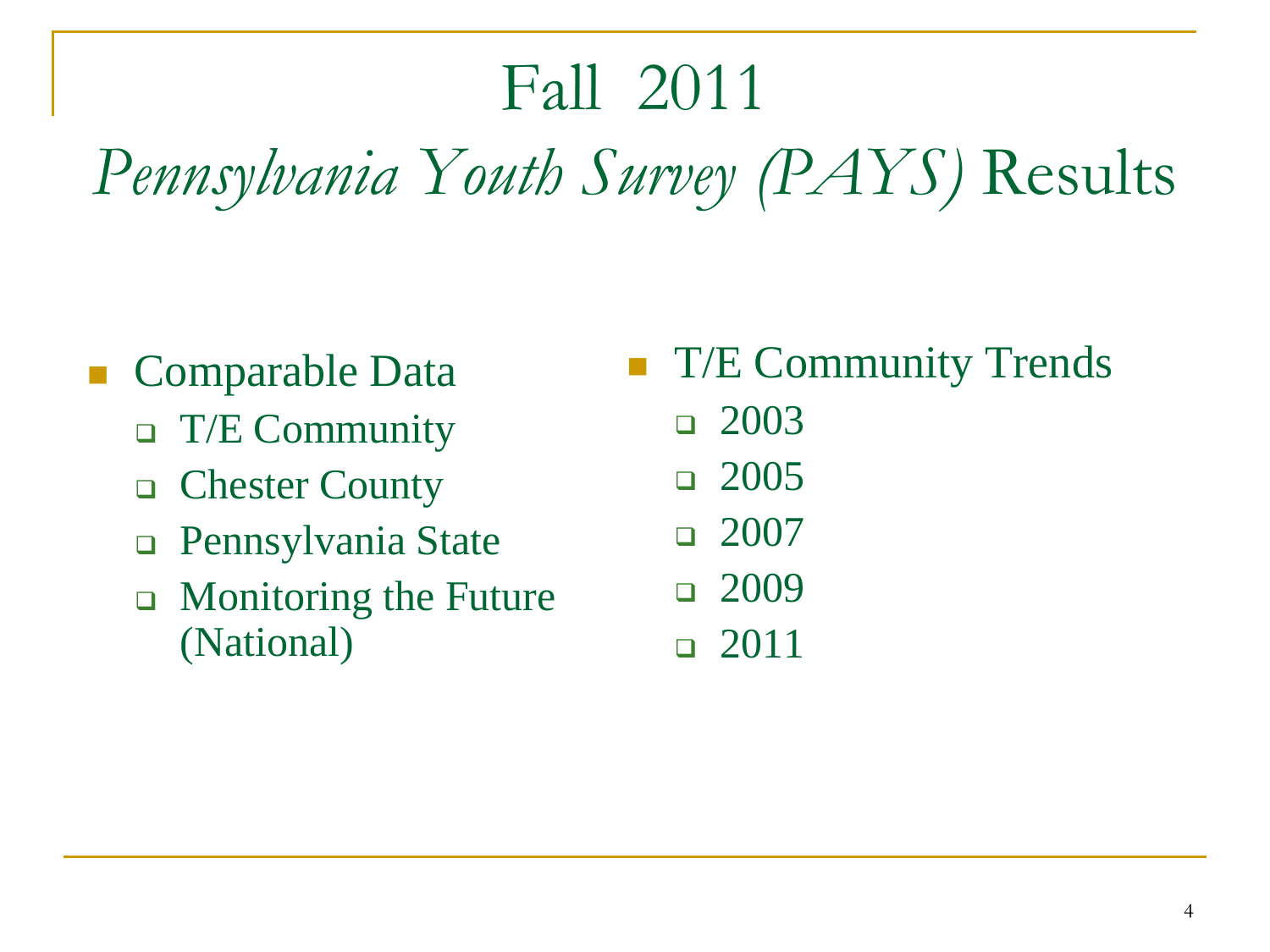#### Alcohol – Past 30-Day Use – 2011

(Beer, wine, hard liquor)

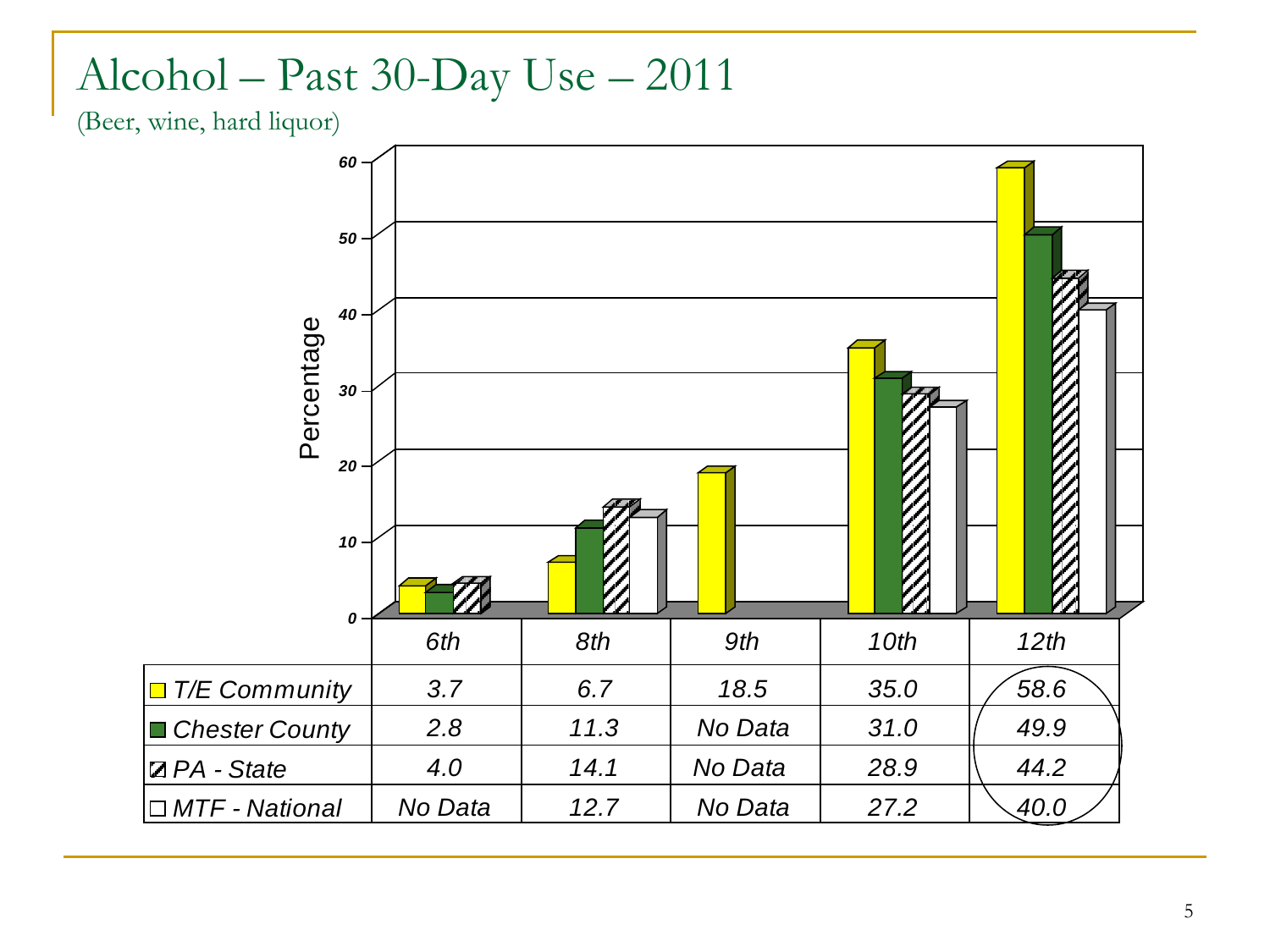#### T/E Community Trend – Alcohol Past 30-Day Use

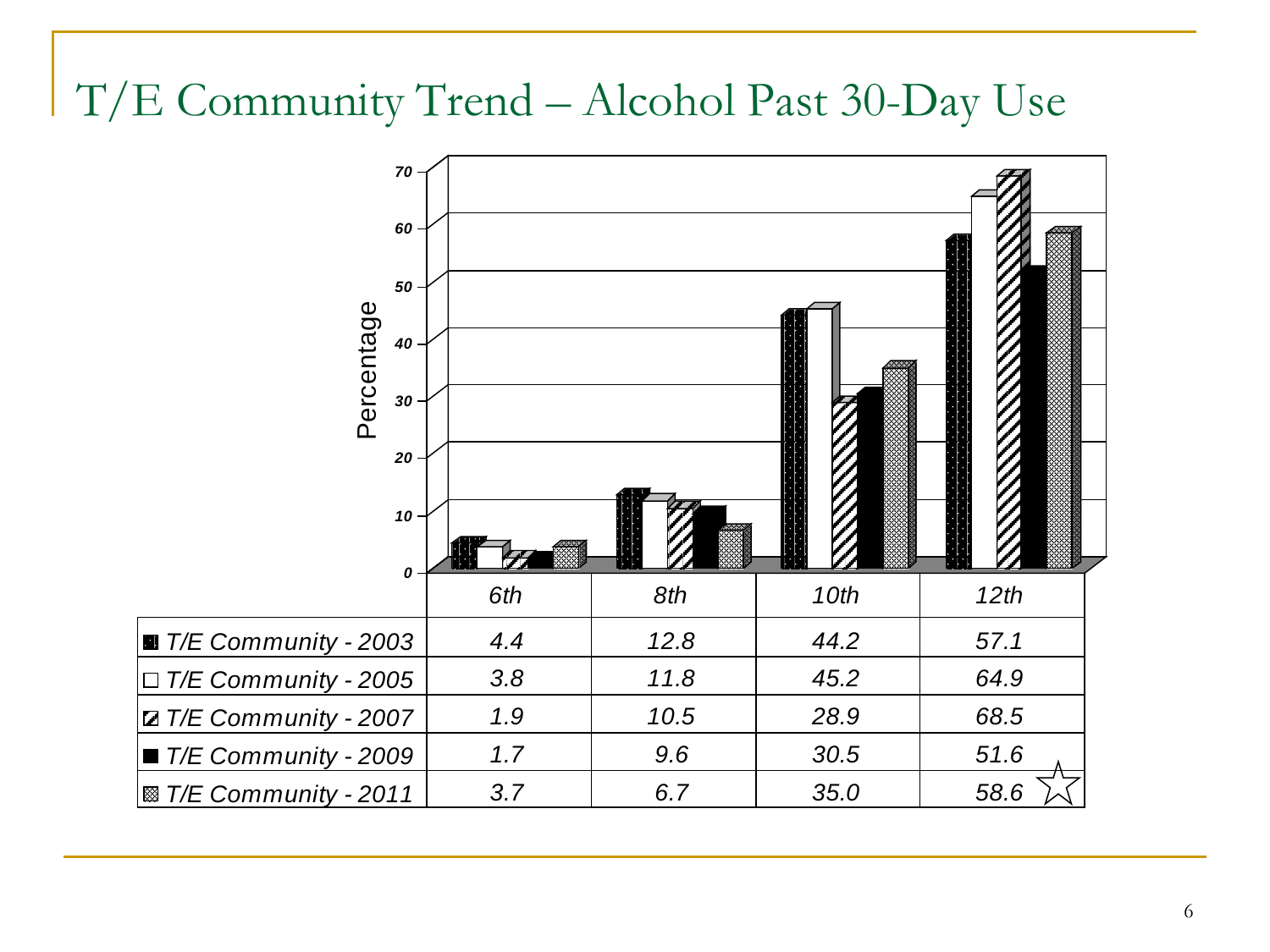### Binge Drinking – 2011

(Five or More Drinks in a Row in the Past Two Weeks)

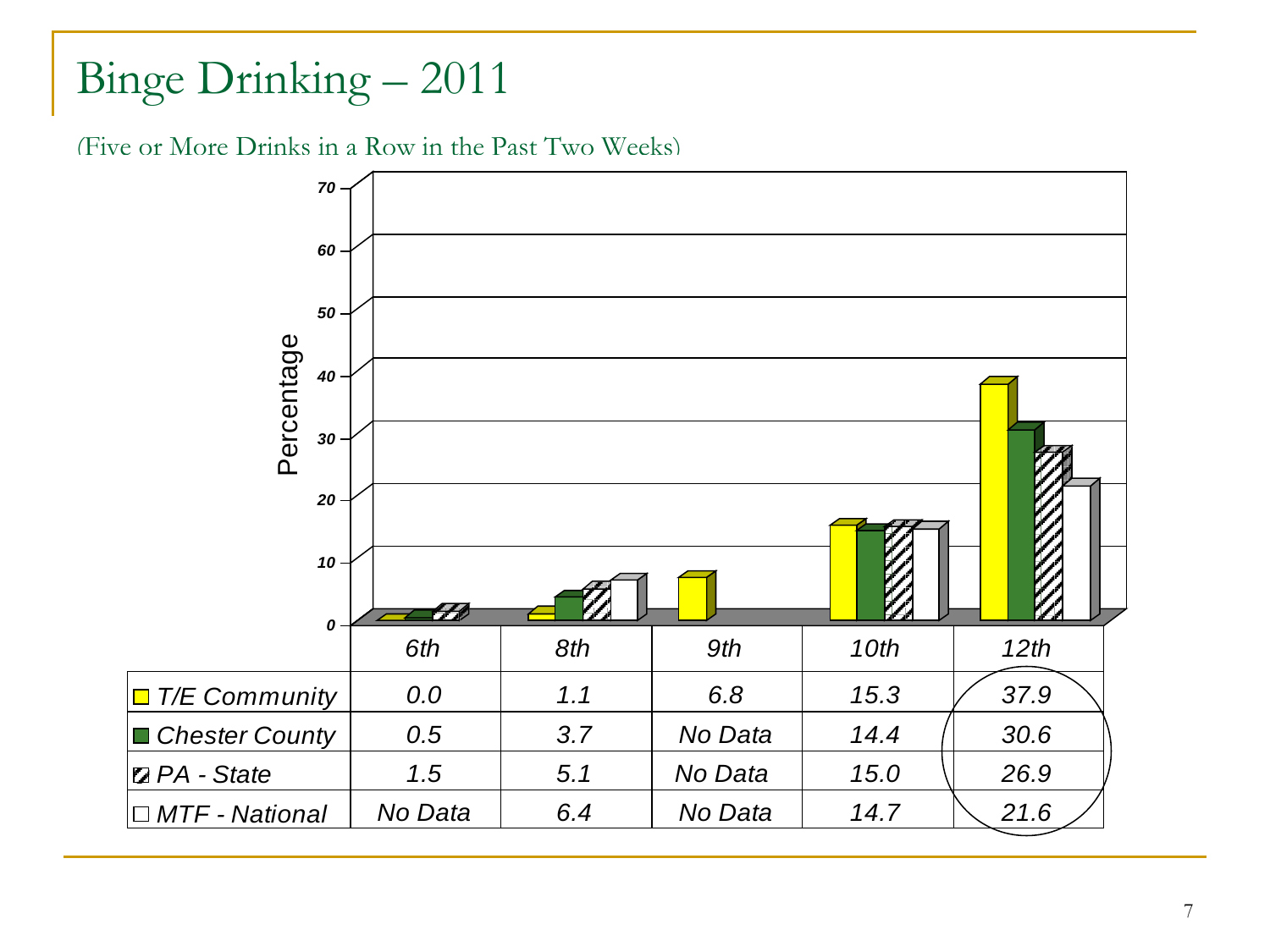### T/E Community Trend – Binge Drinking

(Five or More Drinks in a Row in the Past Two Weeks)

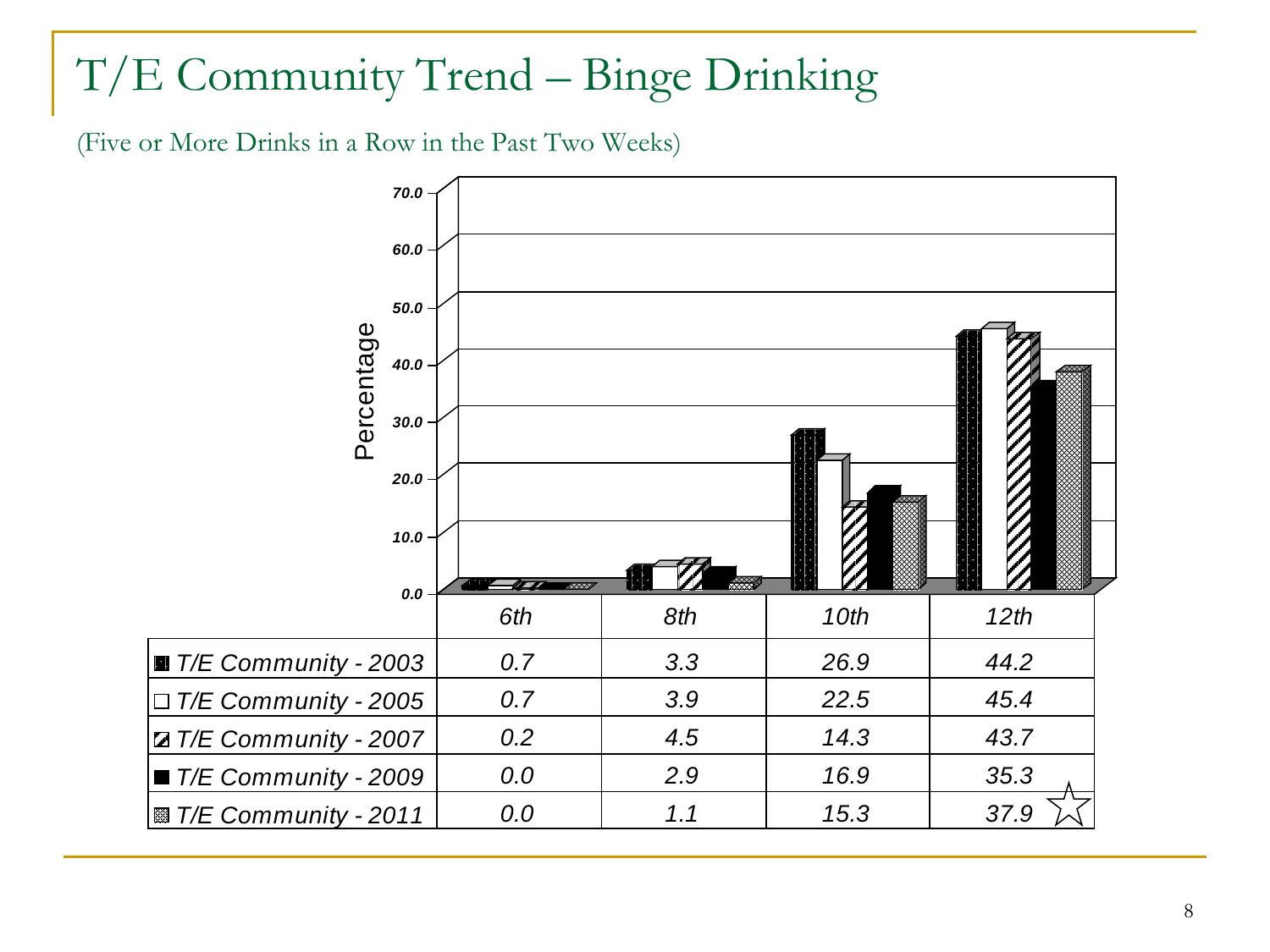#### Marijuana – Past 30-Day Use - 2011

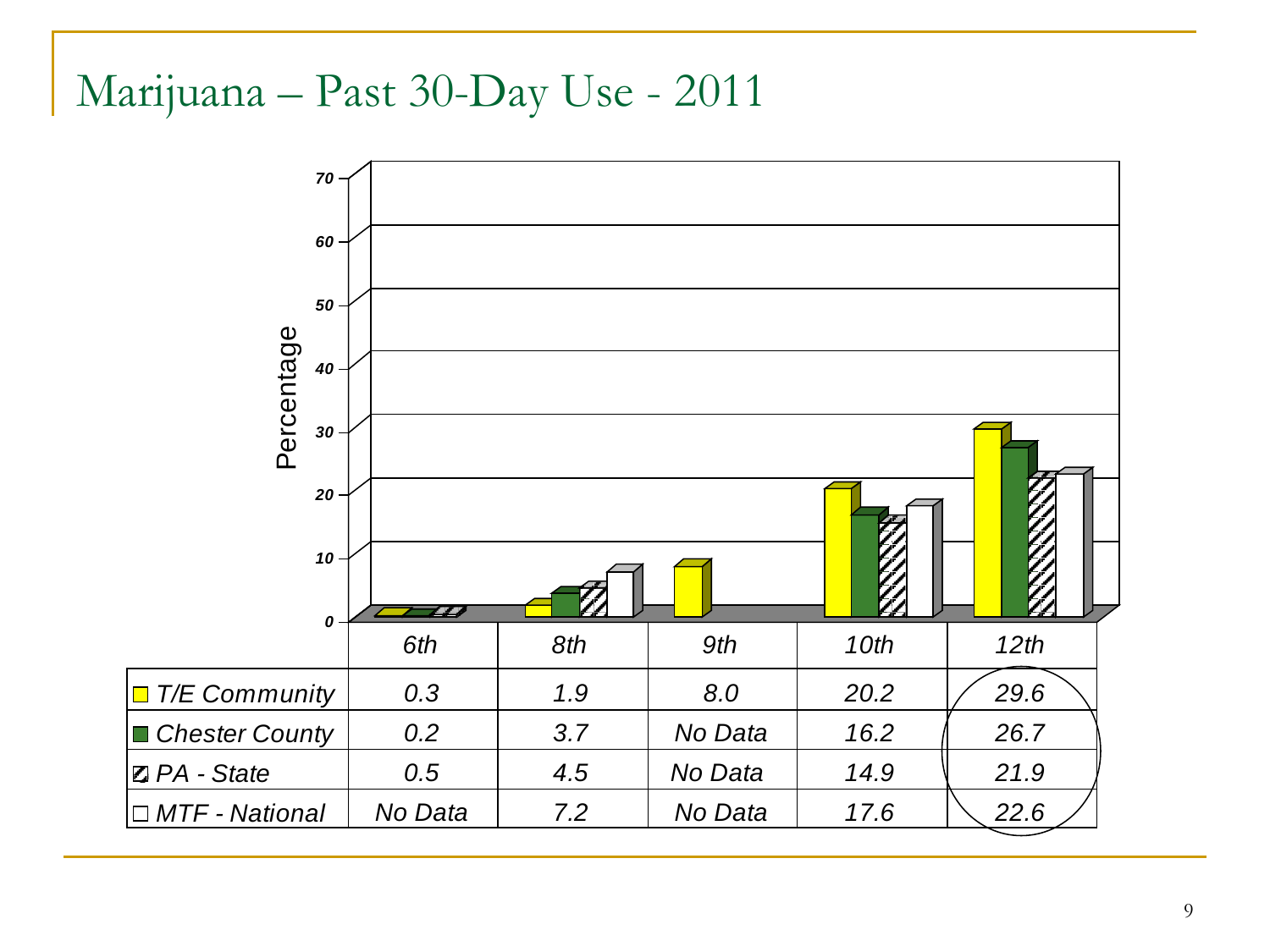#### T/E Community Trend – Marijuana Past 30-Day Use

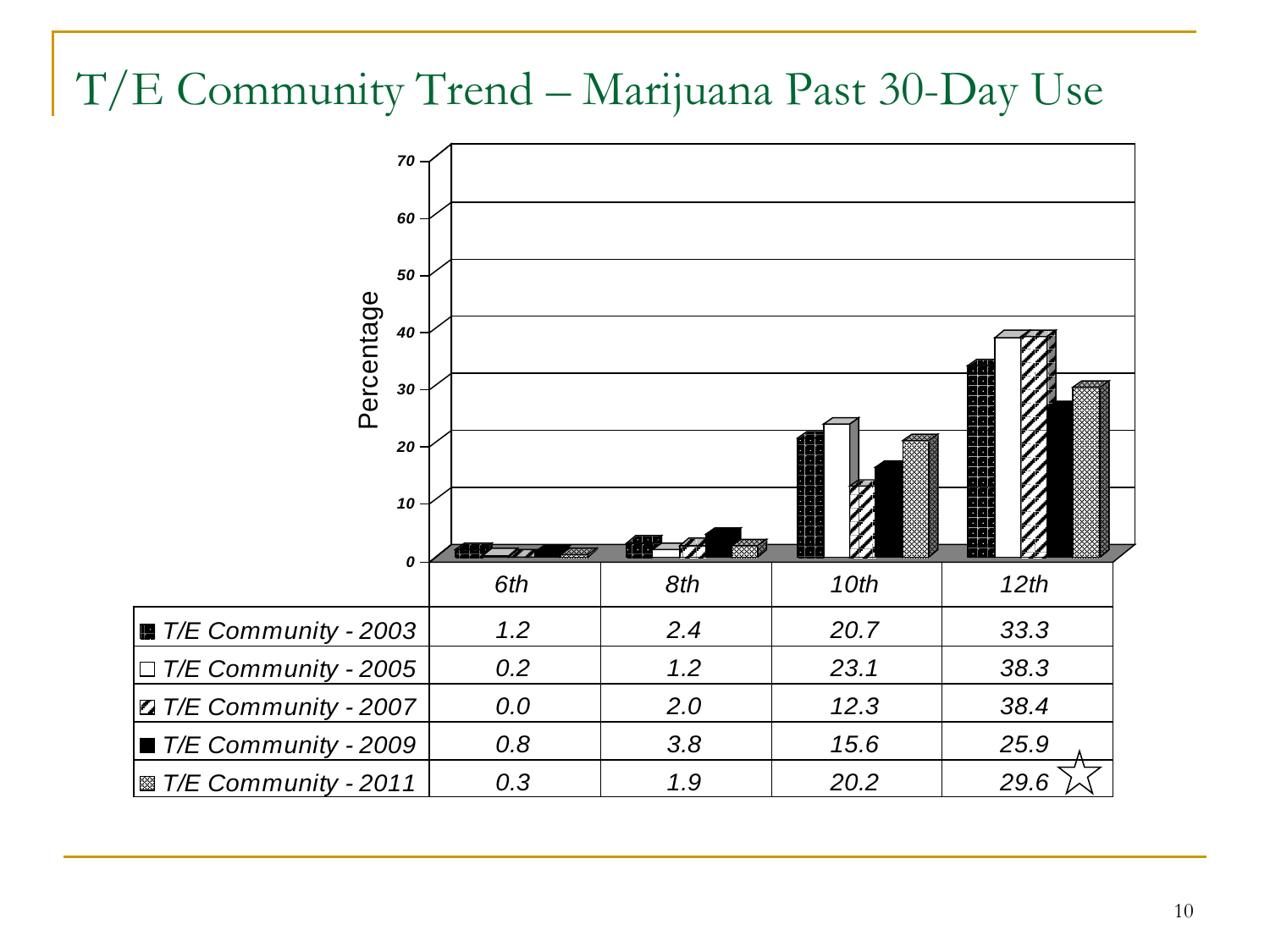#### Inhalants – Past 30-Day Use – 2011

(Sniffed glue, breathed the contents of an aerosol spray can, or inhaled other gases or sprays in order to get high)

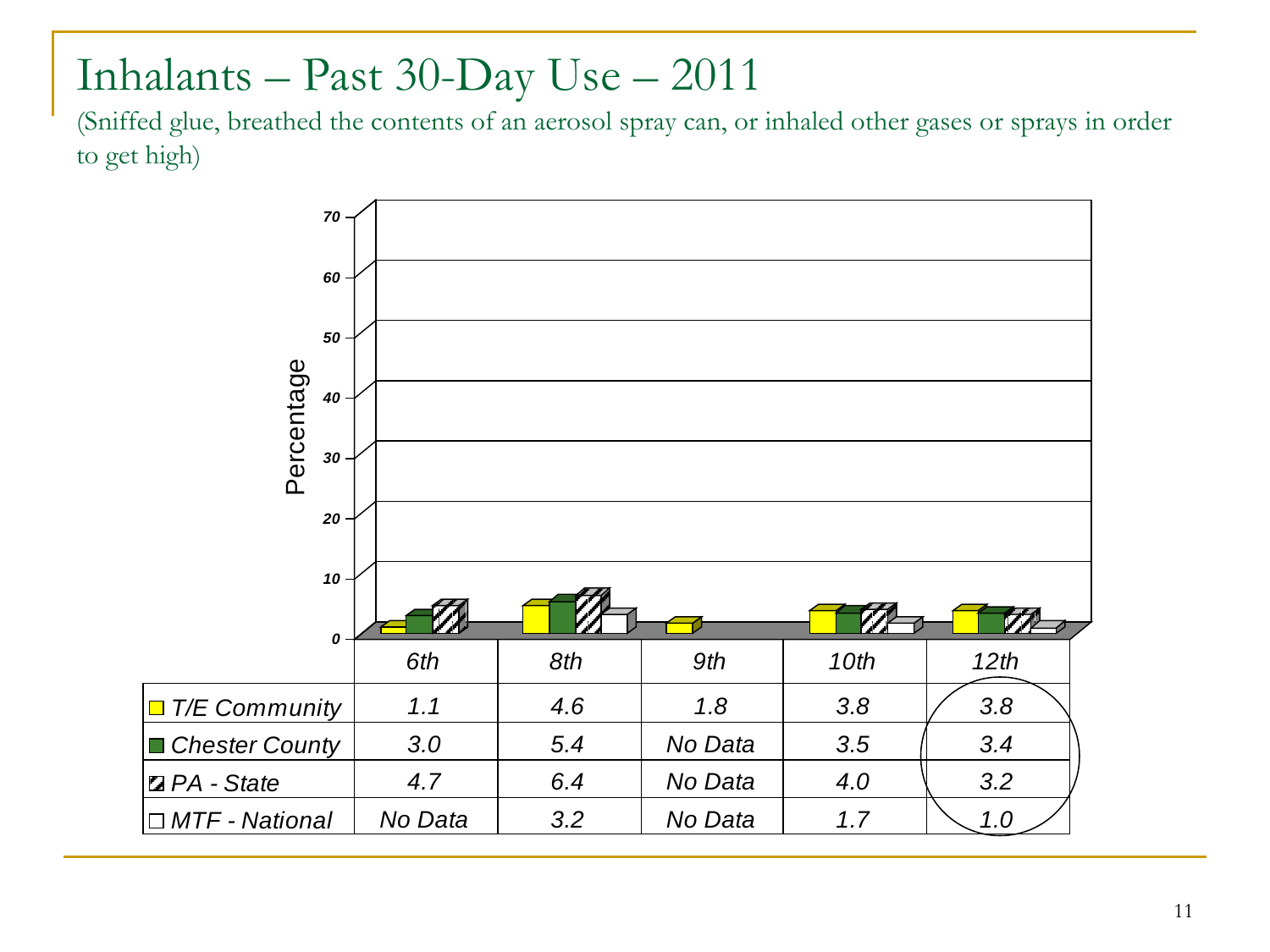### T/E Community Trend – Inhalants Past 30-Day Use

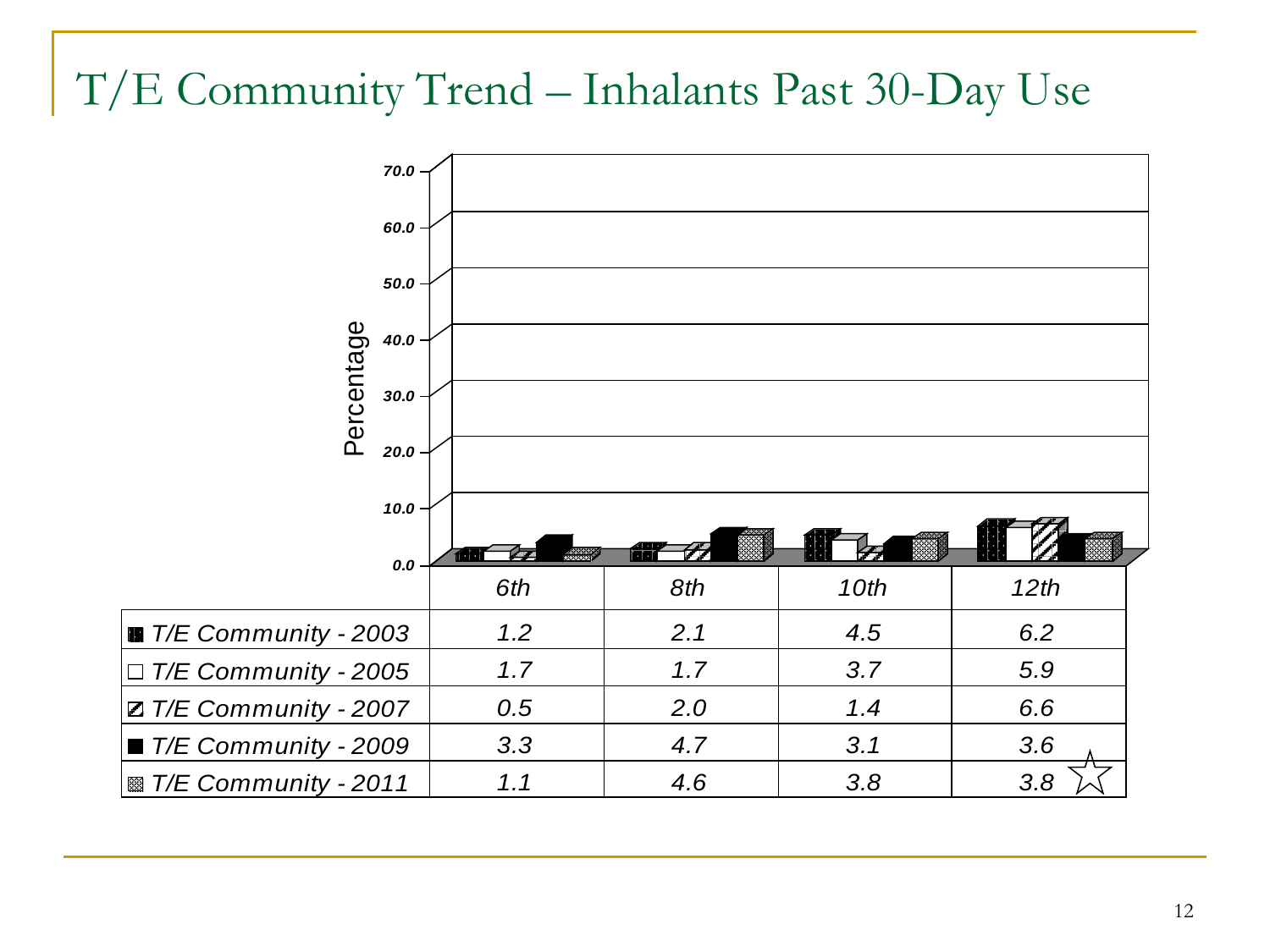#### Any Illicit Drug (Other Than Marijuana) – Past 30-Day Use – 2011

(One or more of the following: inhalants, cocaine, crack cocaine, heroin, hallucinogens, methamphetamine, ecstasy and steroids)

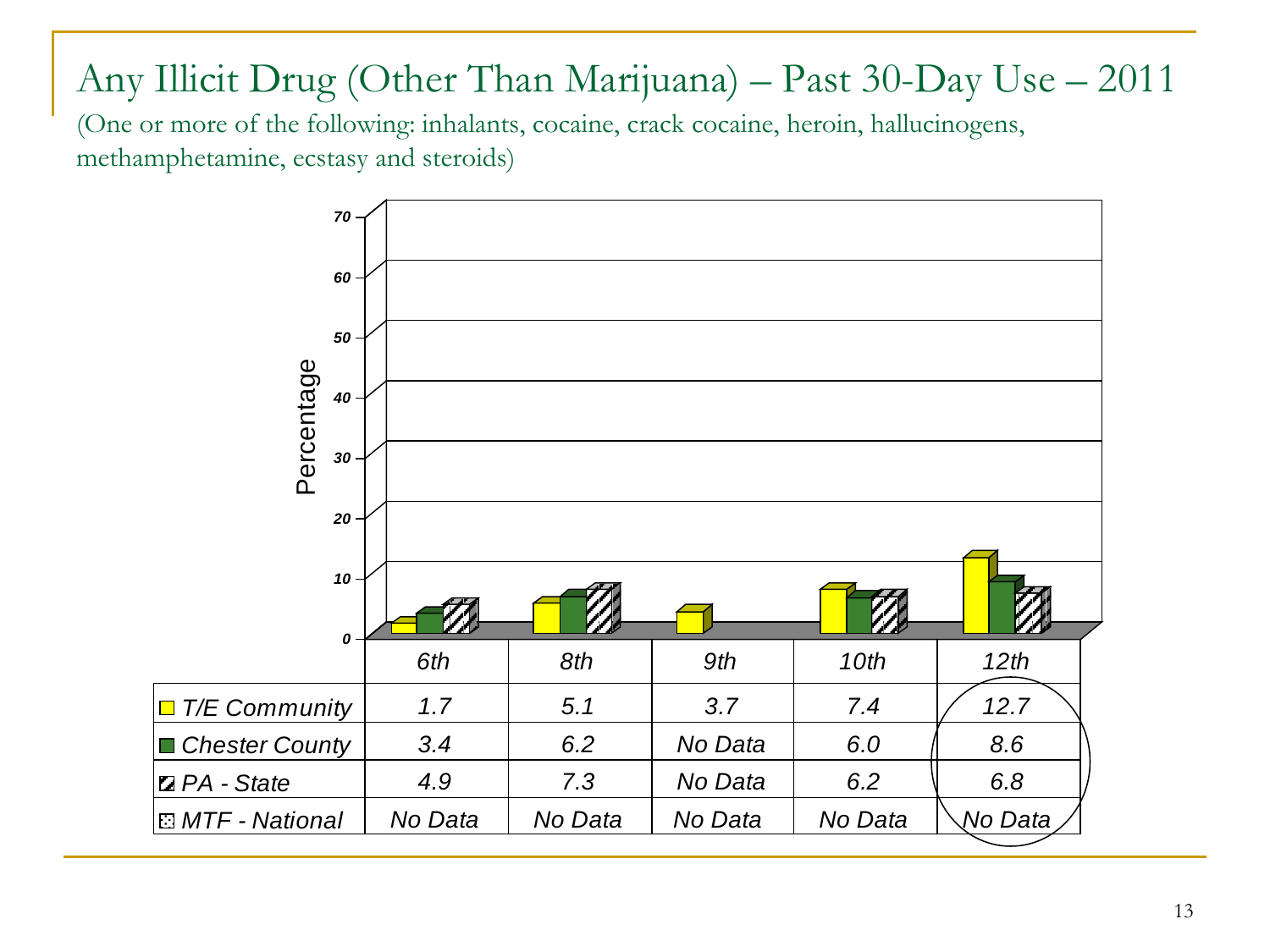### T/E Community Trend – Any Illicit Drug (Other Than Marijuana) Past 30-Day Use

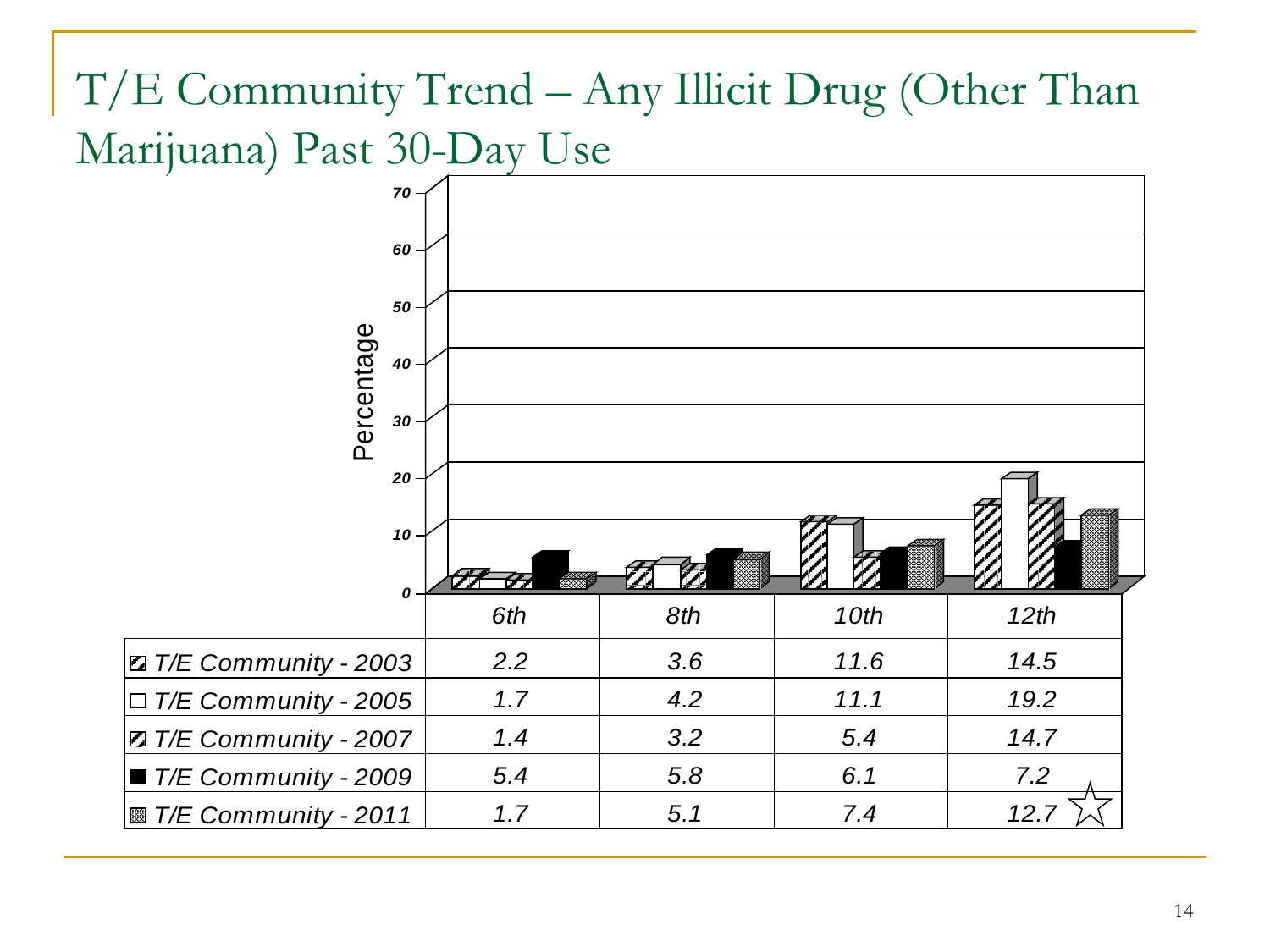### Non-Medical Prescription Drug Use – Pain Relievers Past 30-Day Use - 2011 (Vicodin, OxyContin, Tylox)

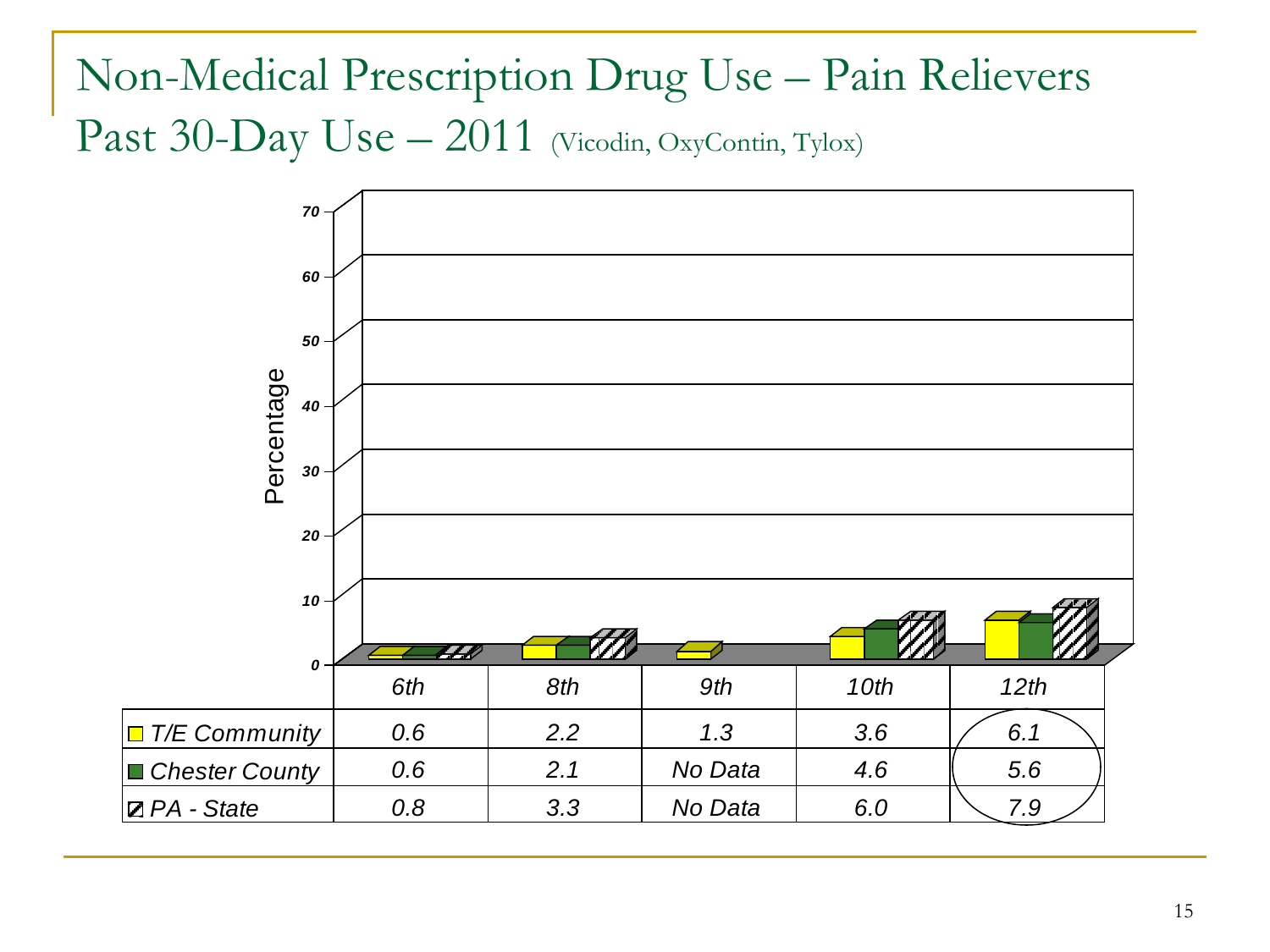### Non-Medical Prescription Drug Use – Tranquilizers Past 30-Day Use - 2011 (Xanax, Valium, Ambien)

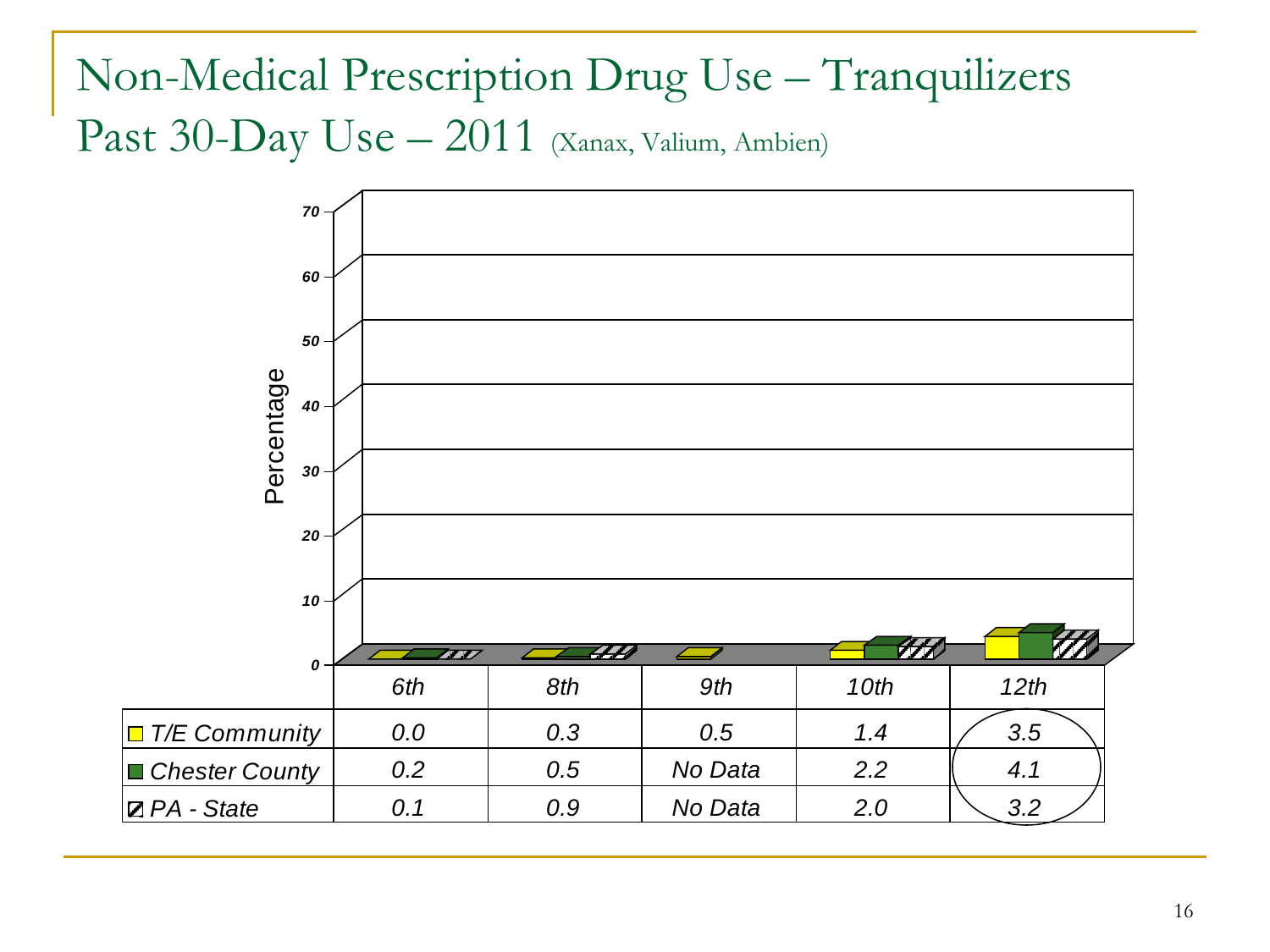### Non-Medical Prescription Drug Use – Stimulants Past 30-Day Use - 2011 (Ritalin, Adderall)

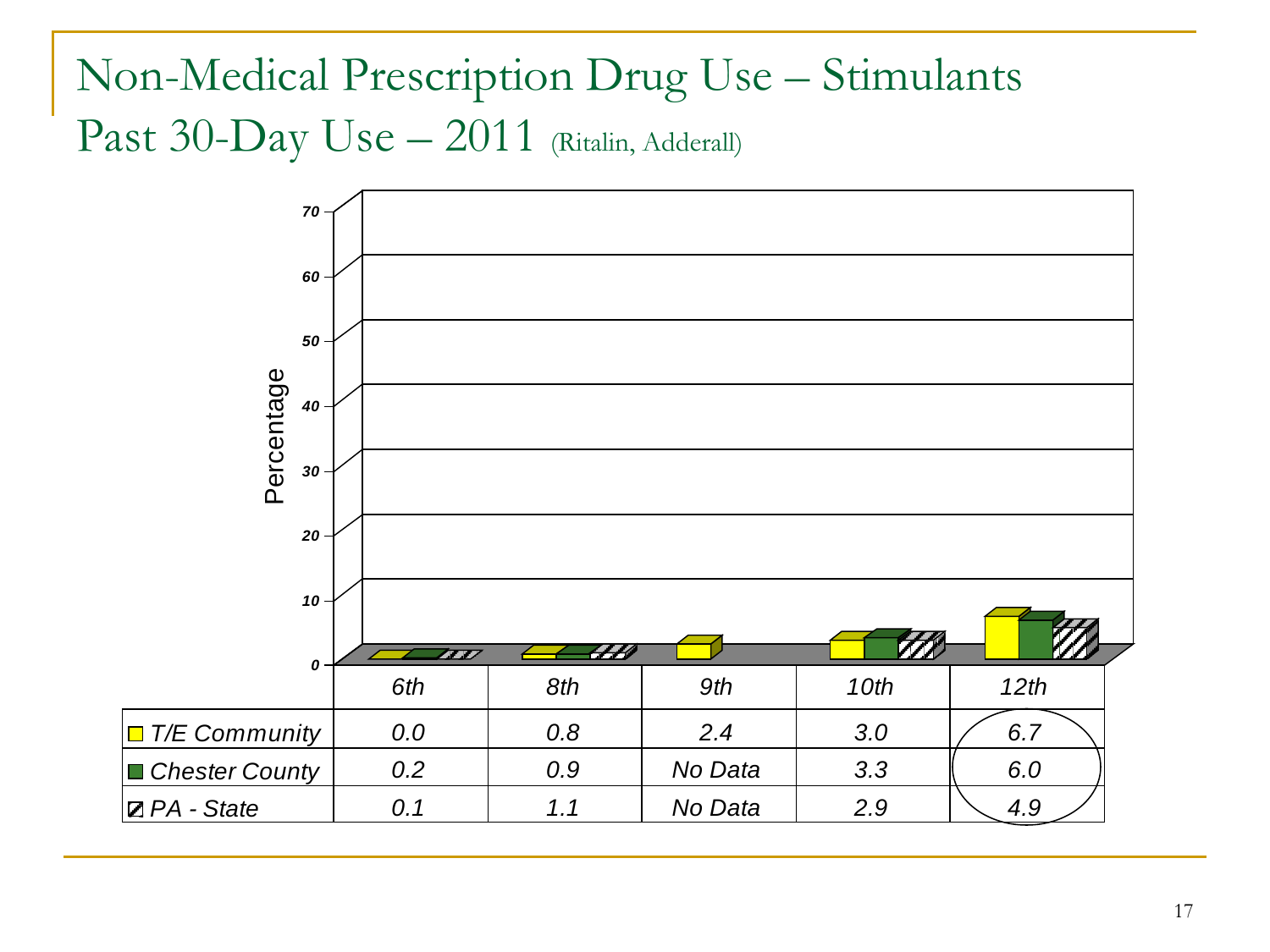#### Being Drunk or High at School (Past 12 Months) – 2011

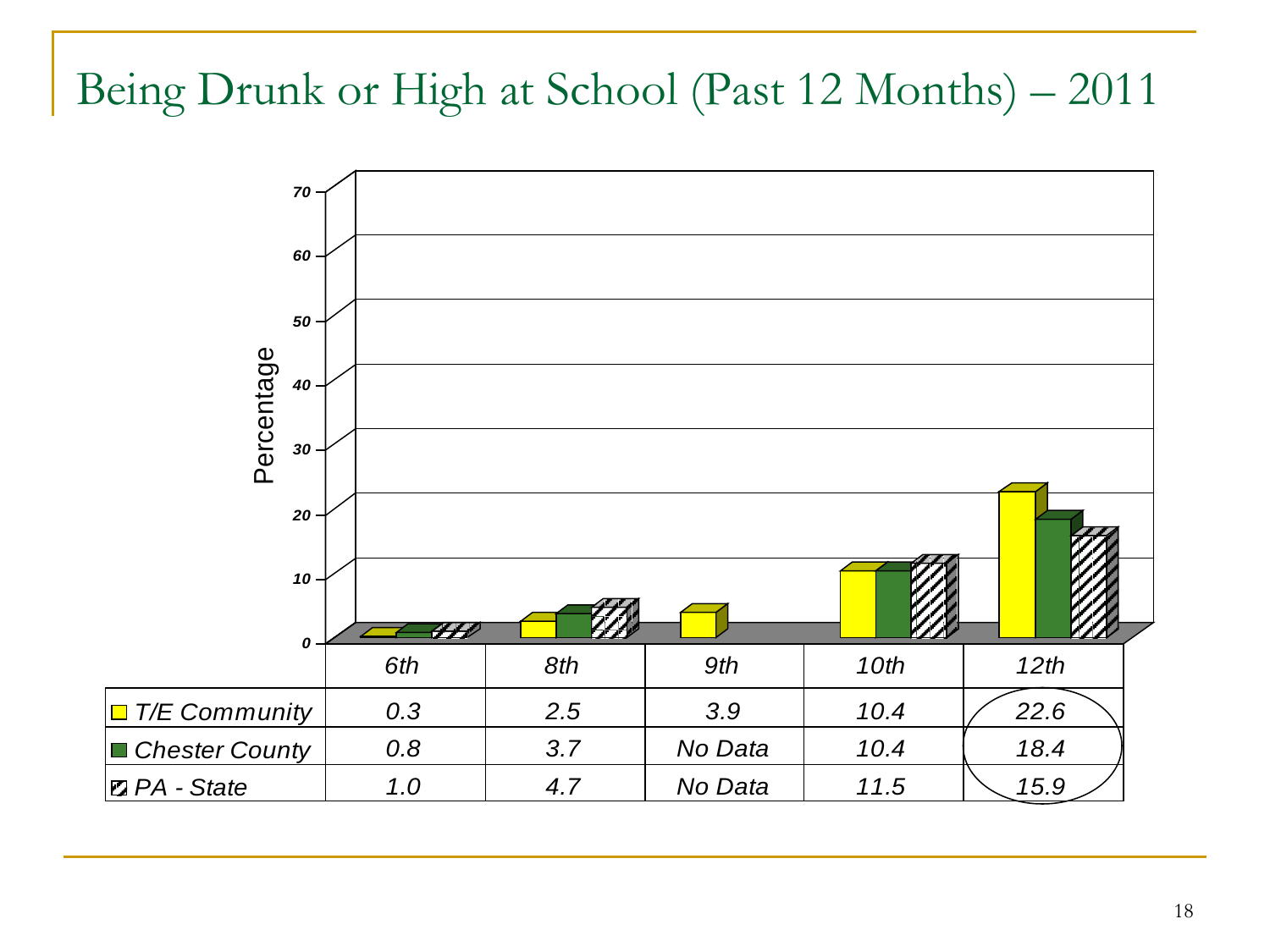# T/E Community Trend – Being Drunk or High at School (Past 12 Months)

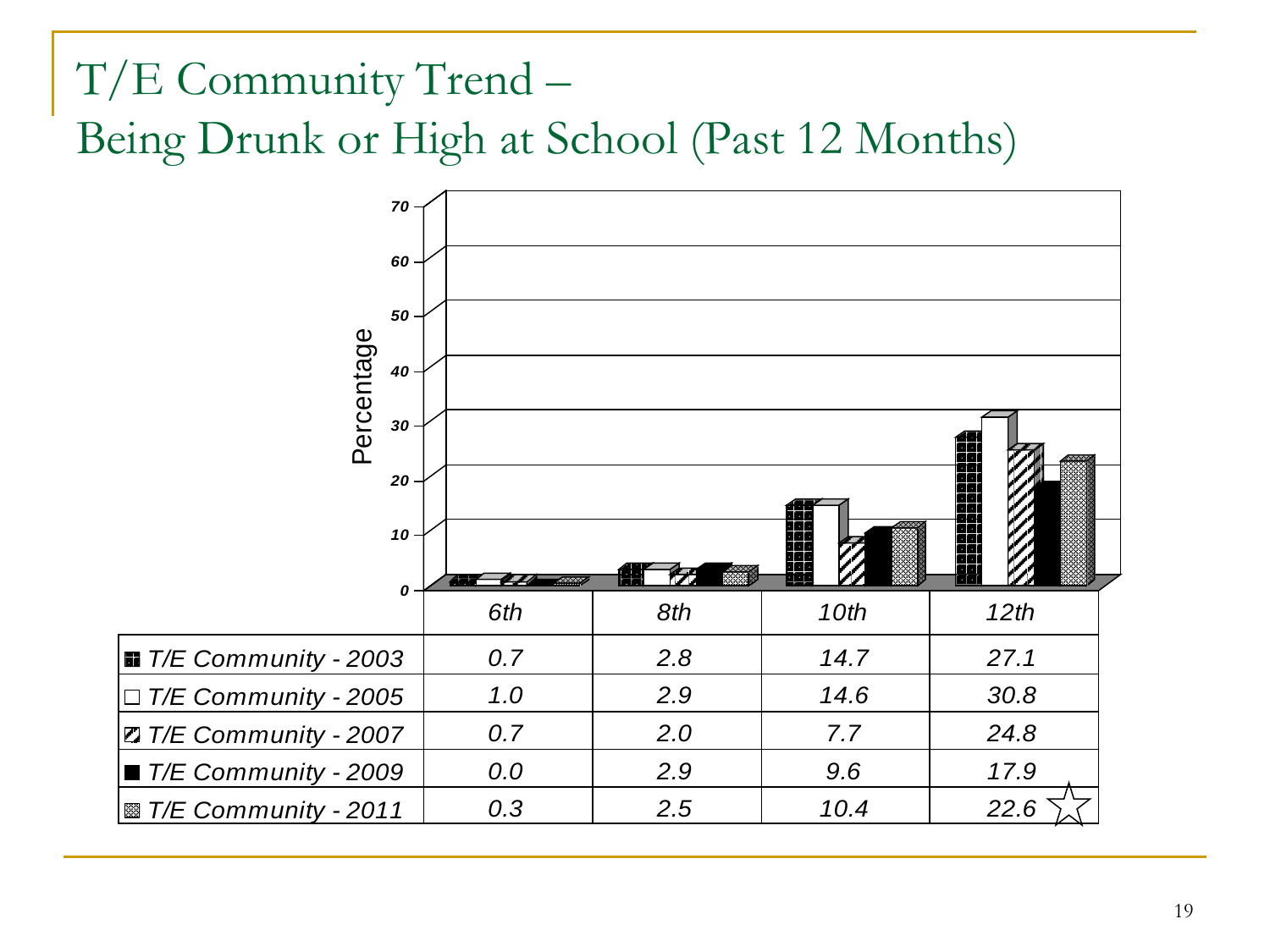### Selling Drugs (Past 12 Months) – 2011

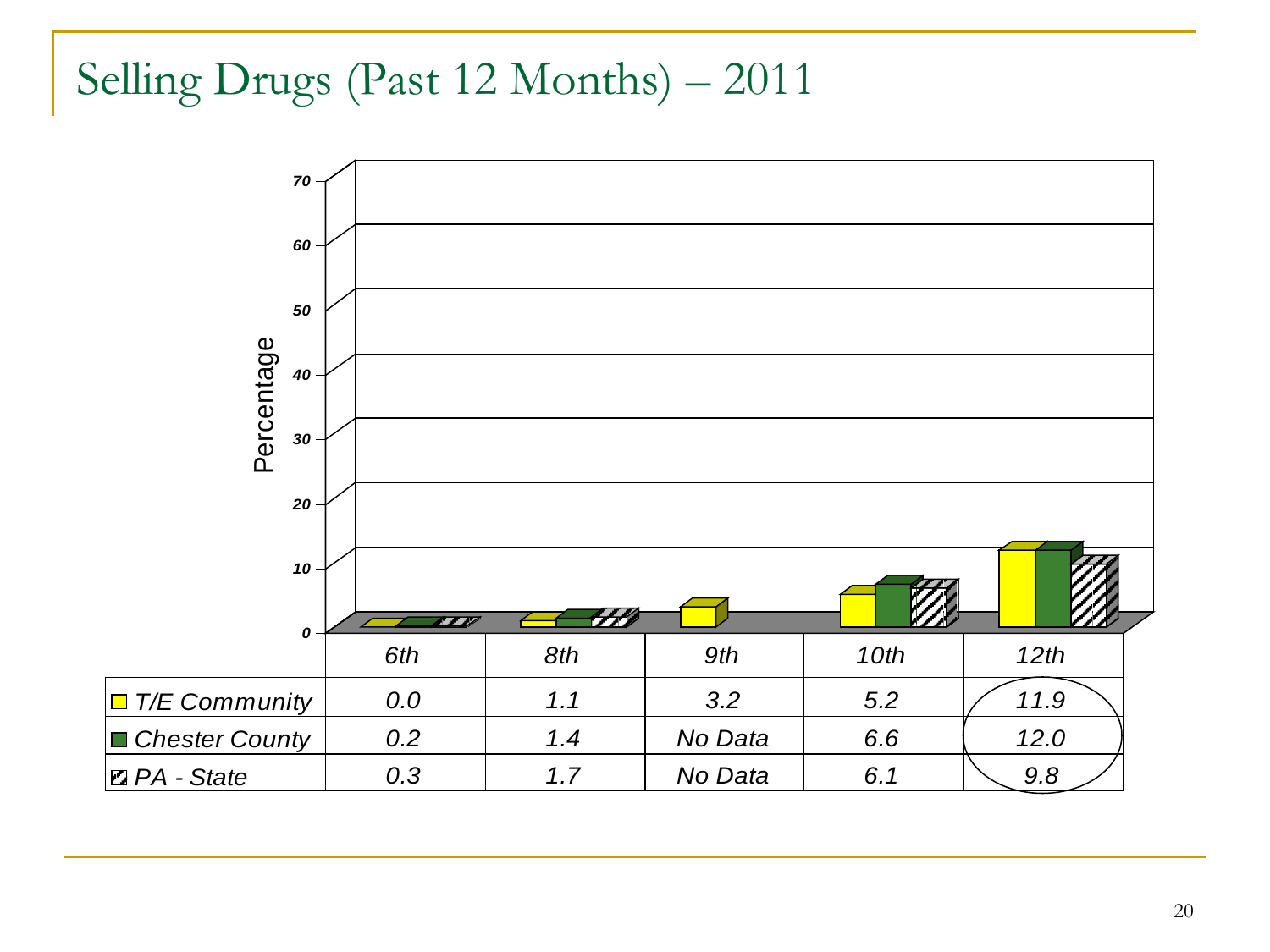### T/E Community Trend – Selling Drugs (Past 12 Months)

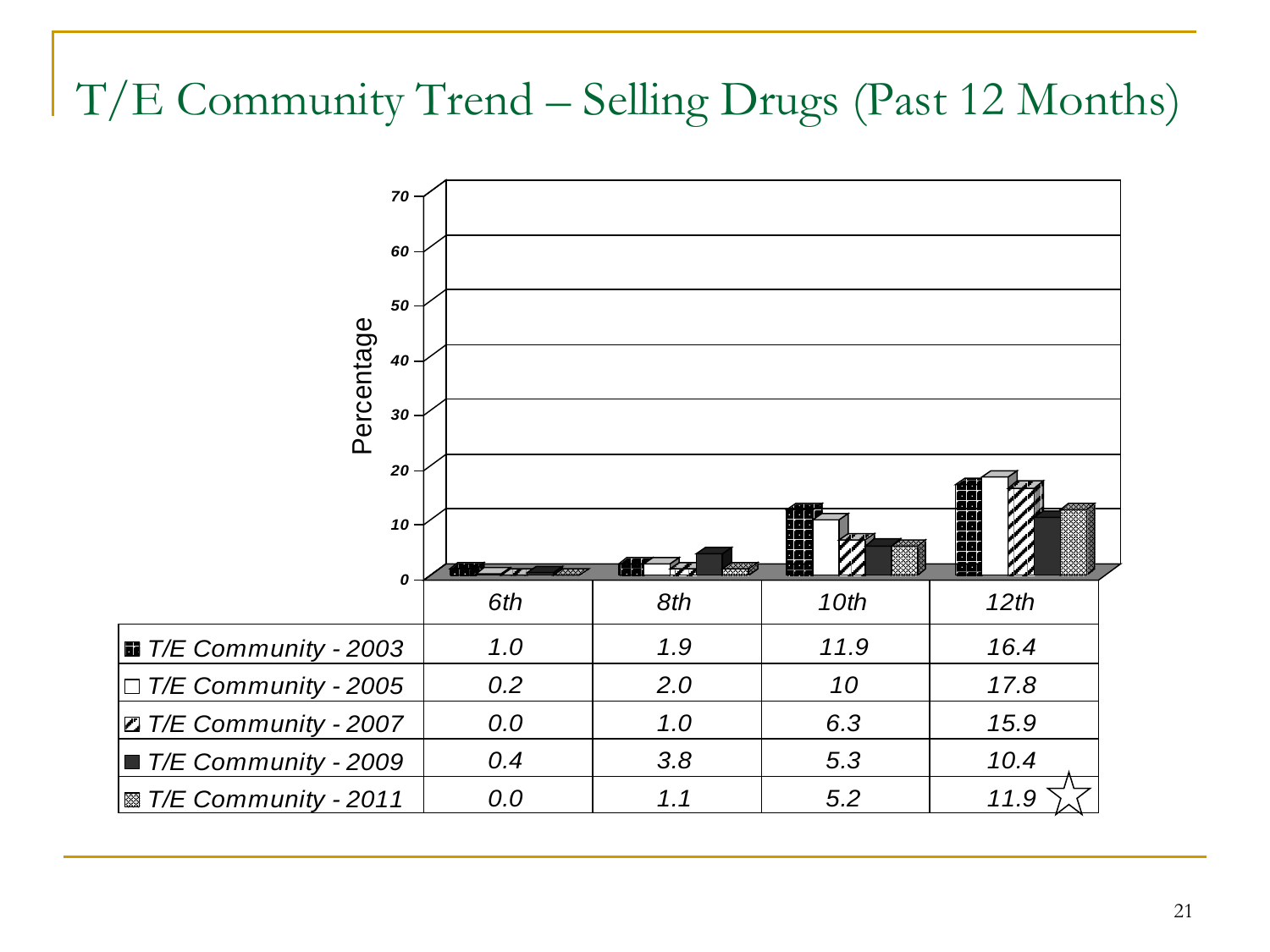#### Average Age of Onset of ATOD Use – 2011

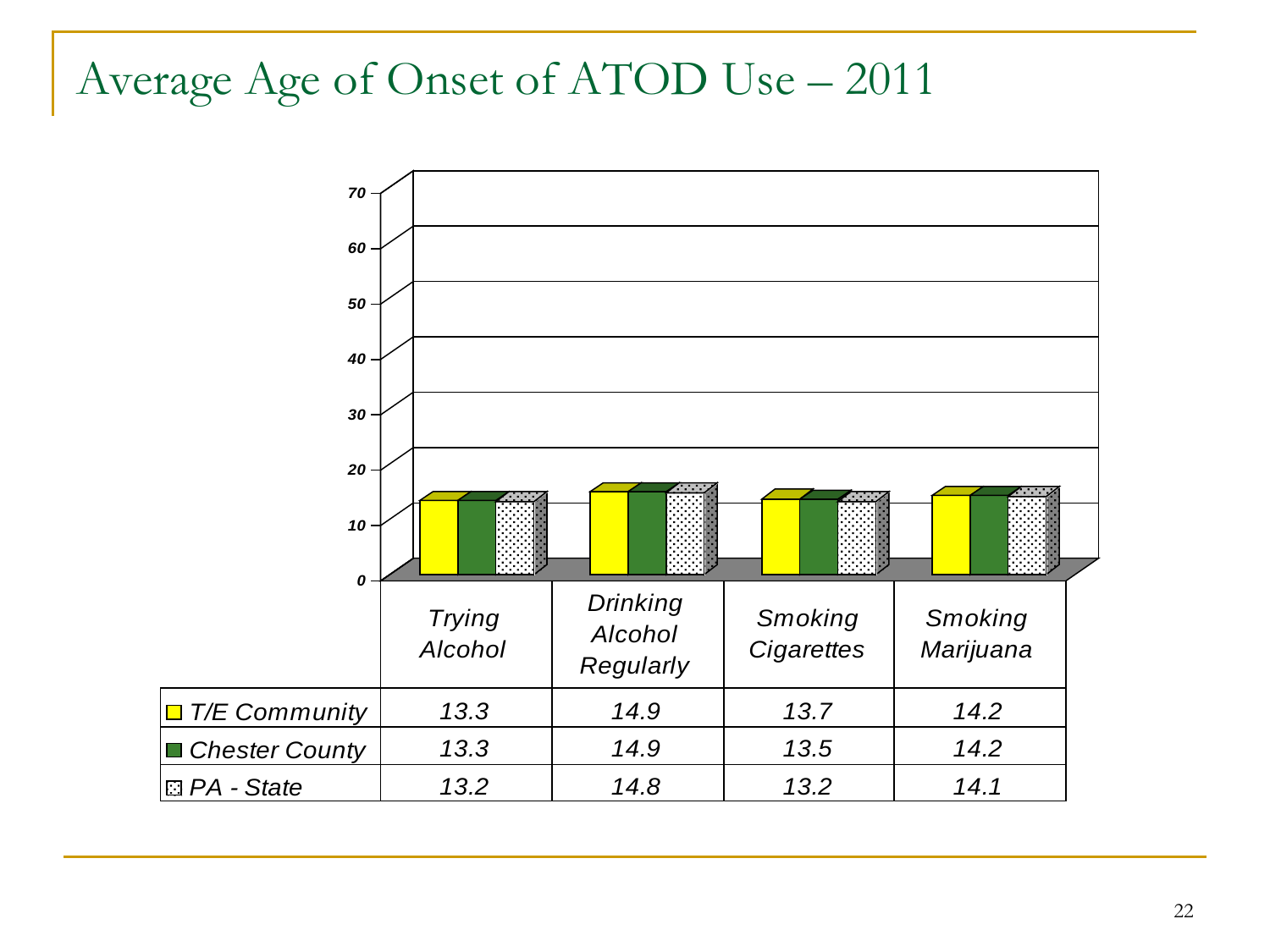# Percentage of Youth in TESD Reporting Willingness to Try Selected ATODs – 2011

|           | 6 <sup>th</sup> | 7 <sup>th</sup>          | 8 <sup>th</sup> | <b>9th</b>    | 10 <sup>th</sup> | $11^{\text{th}}$ | $12^{th}$     |
|-----------|-----------------|--------------------------|-----------------|---------------|------------------|------------------|---------------|
|           | $\frac{0}{0}$   | $\frac{0}{0}$            | $\frac{0}{0}$   | $\frac{0}{0}$ | $\frac{0}{0}$    | $\frac{0}{0}$    | $\frac{0}{0}$ |
| Alcohol   | 13.6            | $\overline{\phantom{a}}$ | $\sqrt{29.7}$   | 49.7          | 59.6             |                  | 78.1          |
| Marijuana | 0.3             | $\perp$                  | 10.9            | 22.9          | 35.3             | $-$              | 53.4          |
| Inhalants | 0.0             | $- -$                    | 2.5             | 1.8           | 3.6              | $--$             | 4.9           |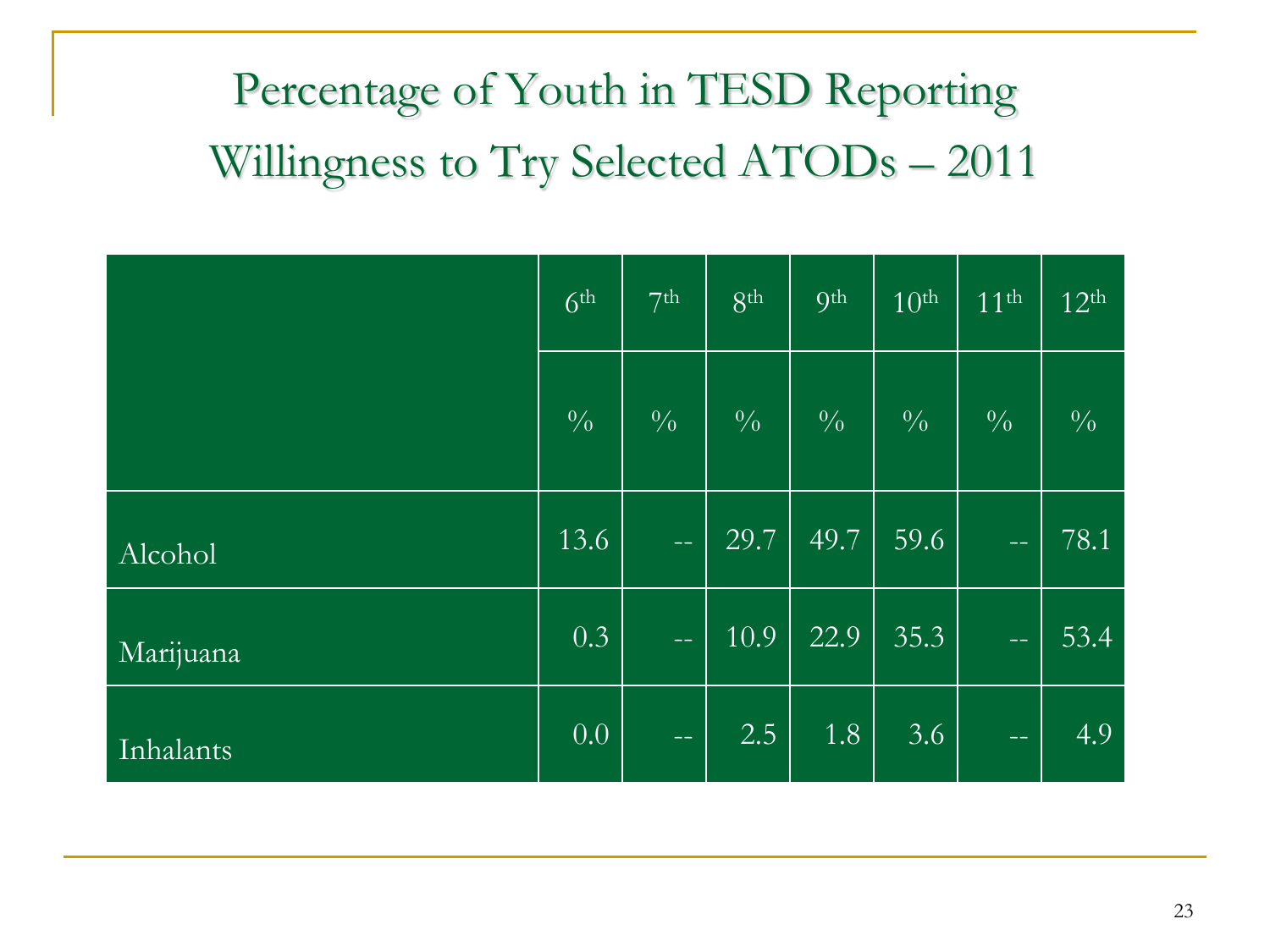Depression Questions: "In the past year, felt depressed or sad most days" – 2011

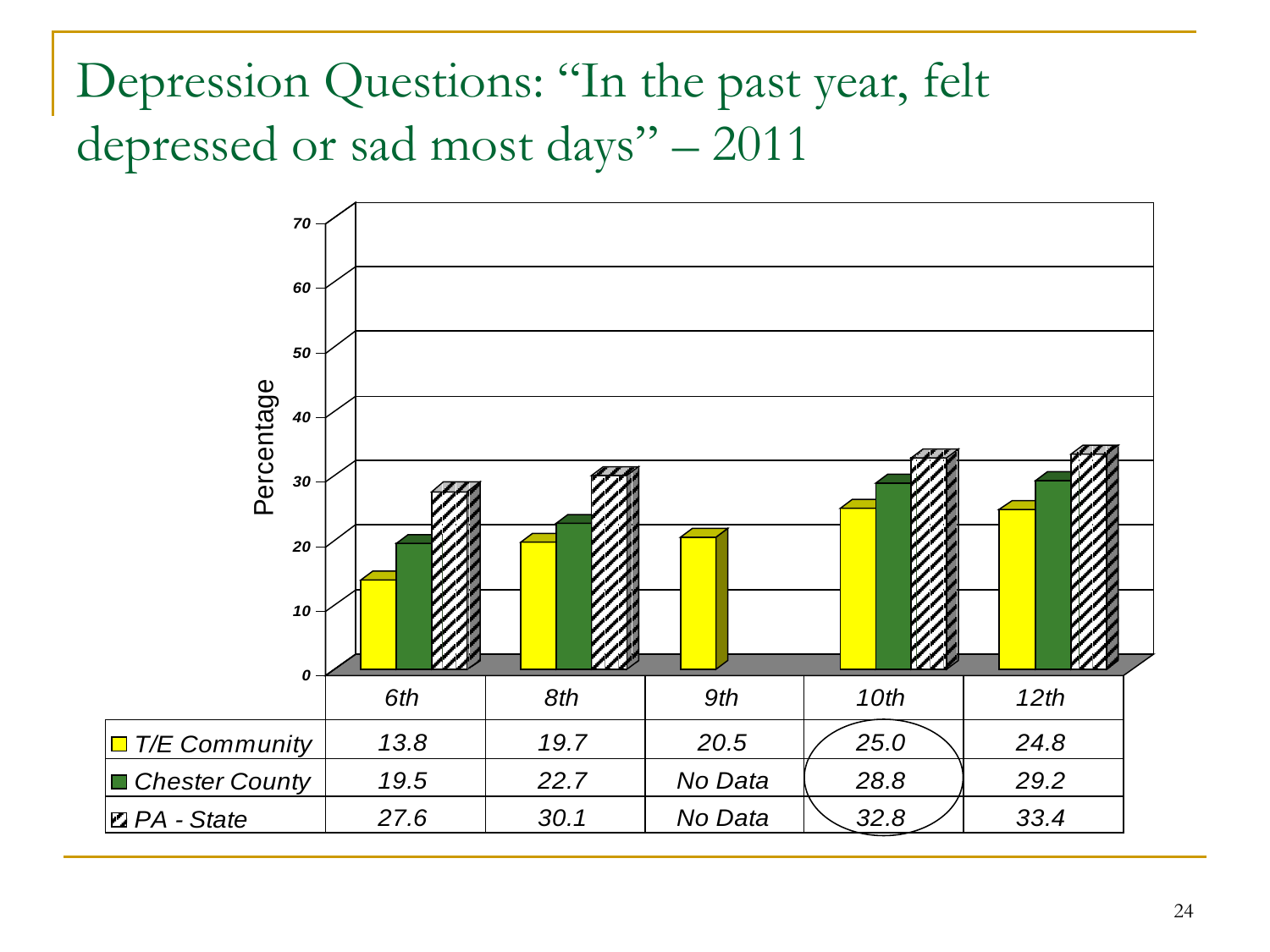# Depression Questions: "Sometimes I think that life is not worth it" – 2011

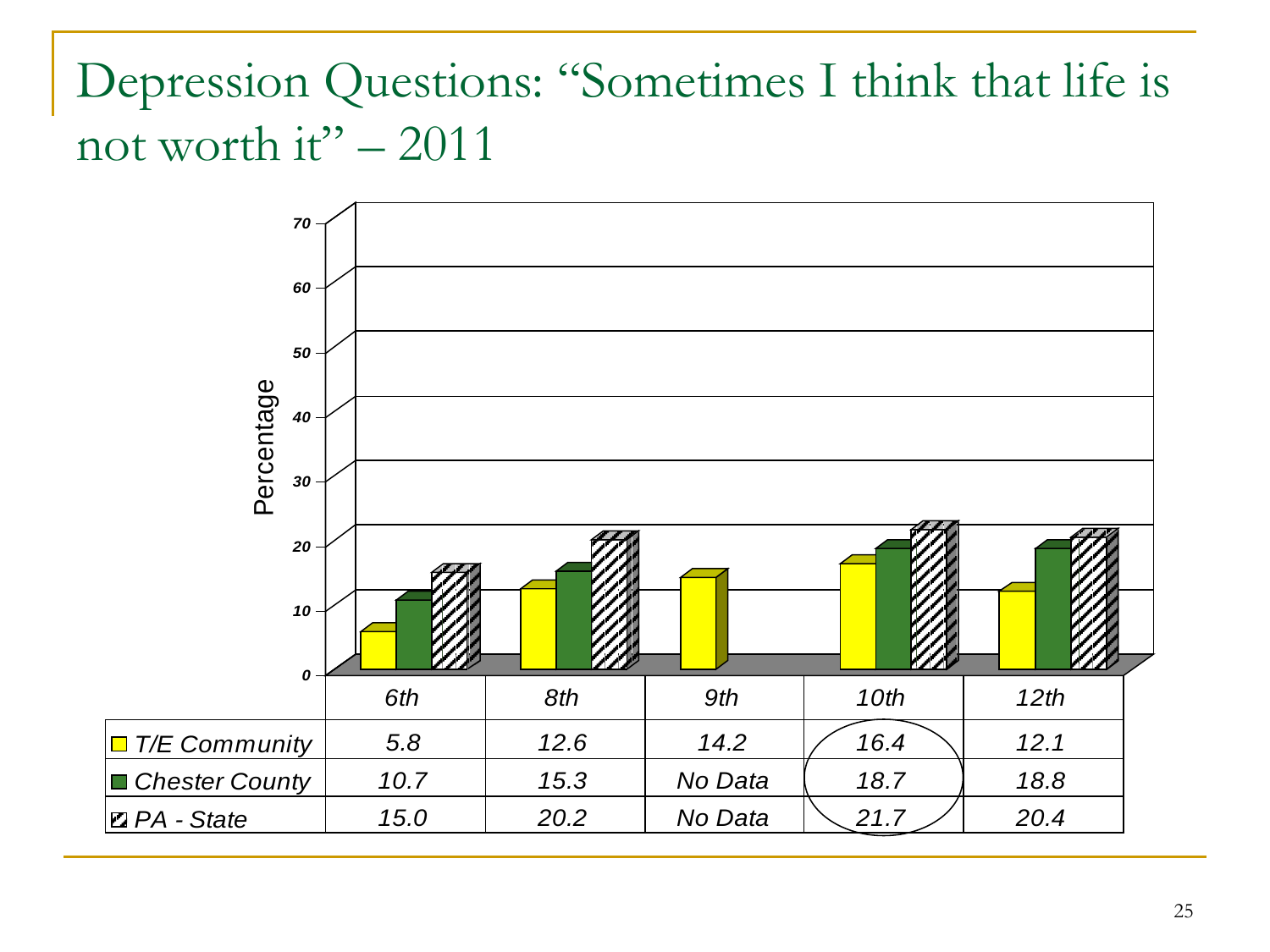# Depression Questions: "At times I think I am no good at all" $-2011$

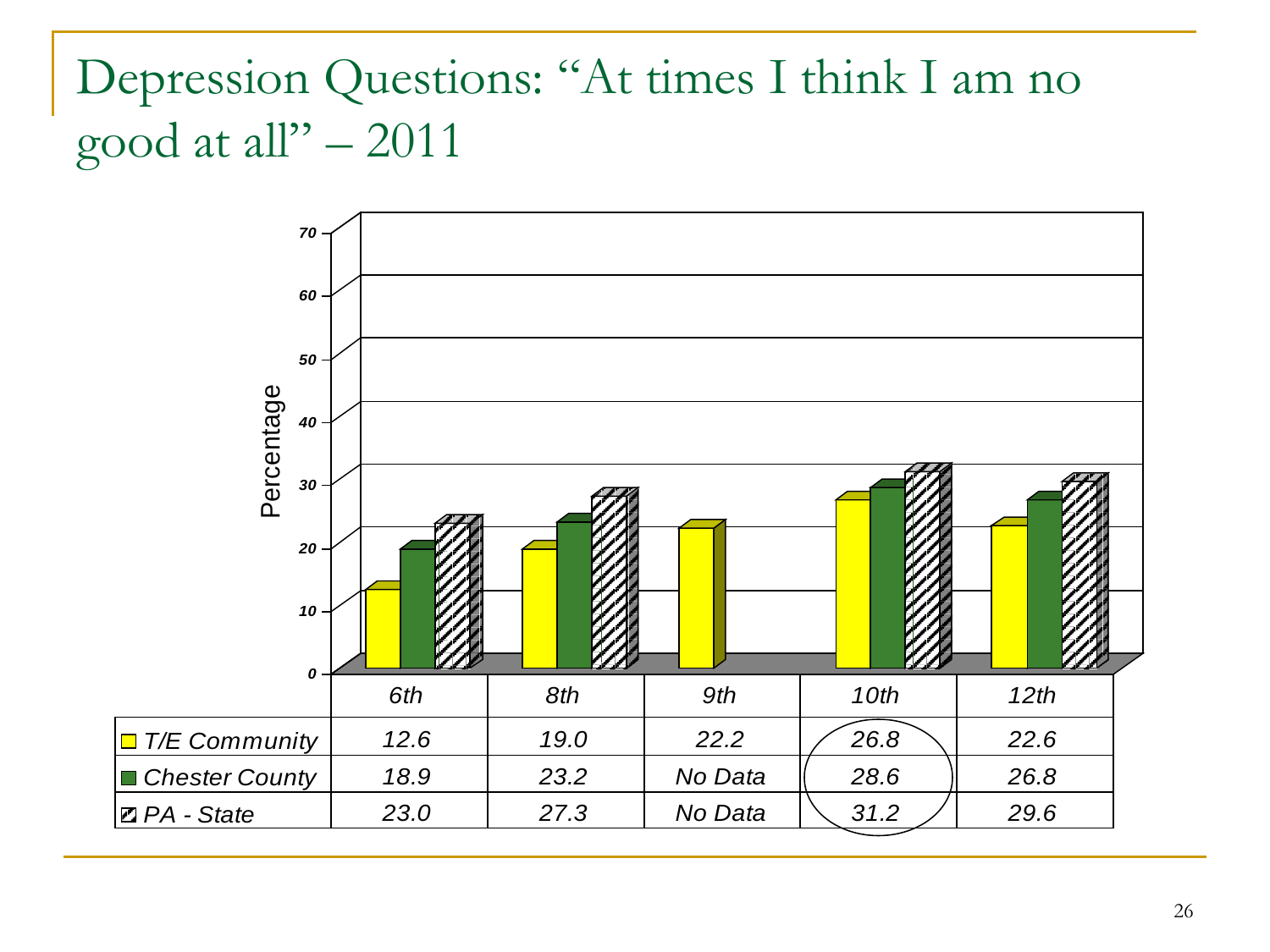Depression Questions: "All in all, I am inclined to think that I am a failure"  $-2011$ 

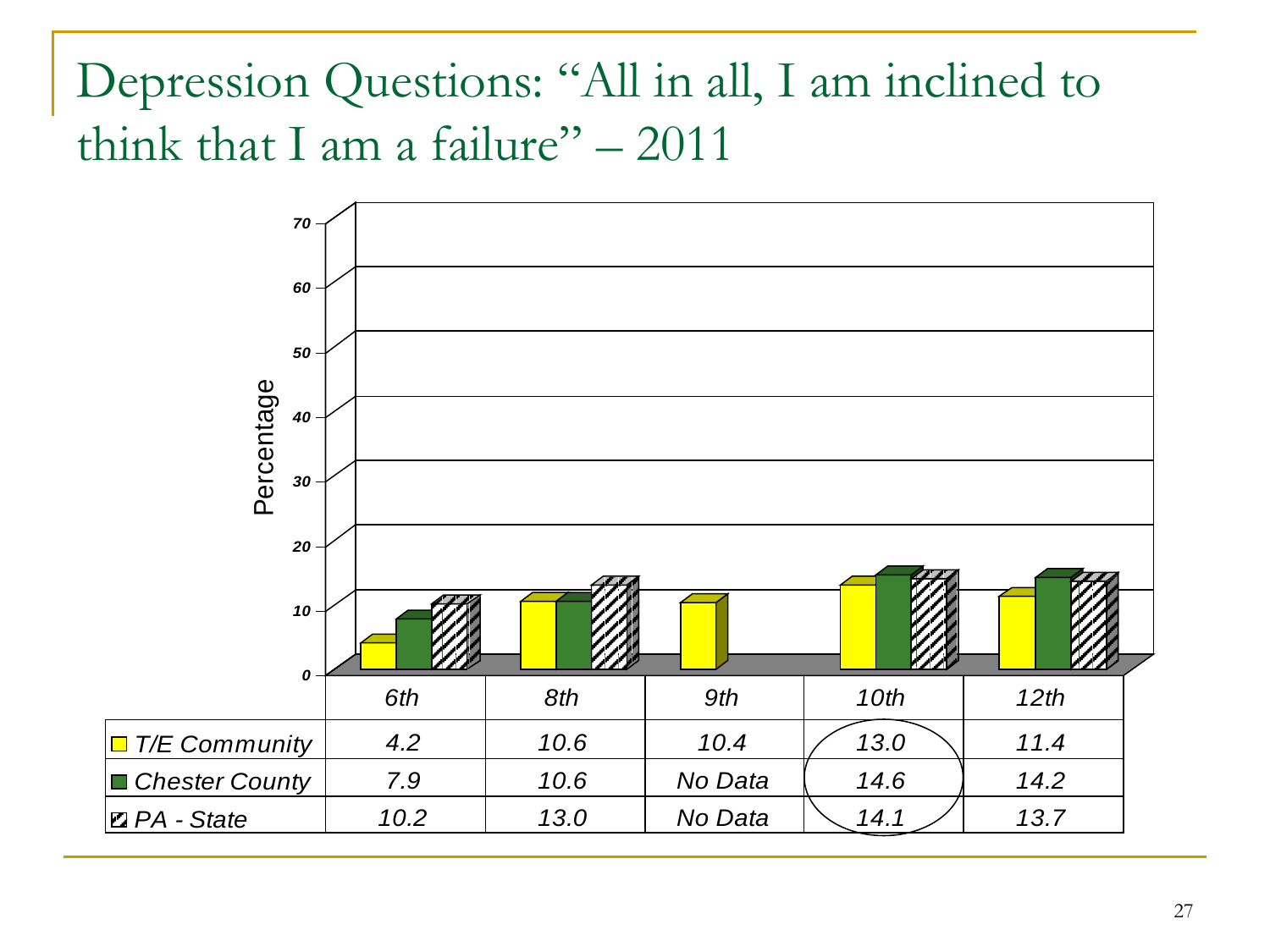# What are Risk Factors and Protective Factors?

#### Protective Factors

- Those conditions that protect individuals from the negative consequences of exposure to risks by:
	- Reducing the impact of the risk
	- Changing the way a person responds to the risk

#### Risk Factors

 Those conditions that increase the likelihood that an individual will engage in at-risk/problem behaviors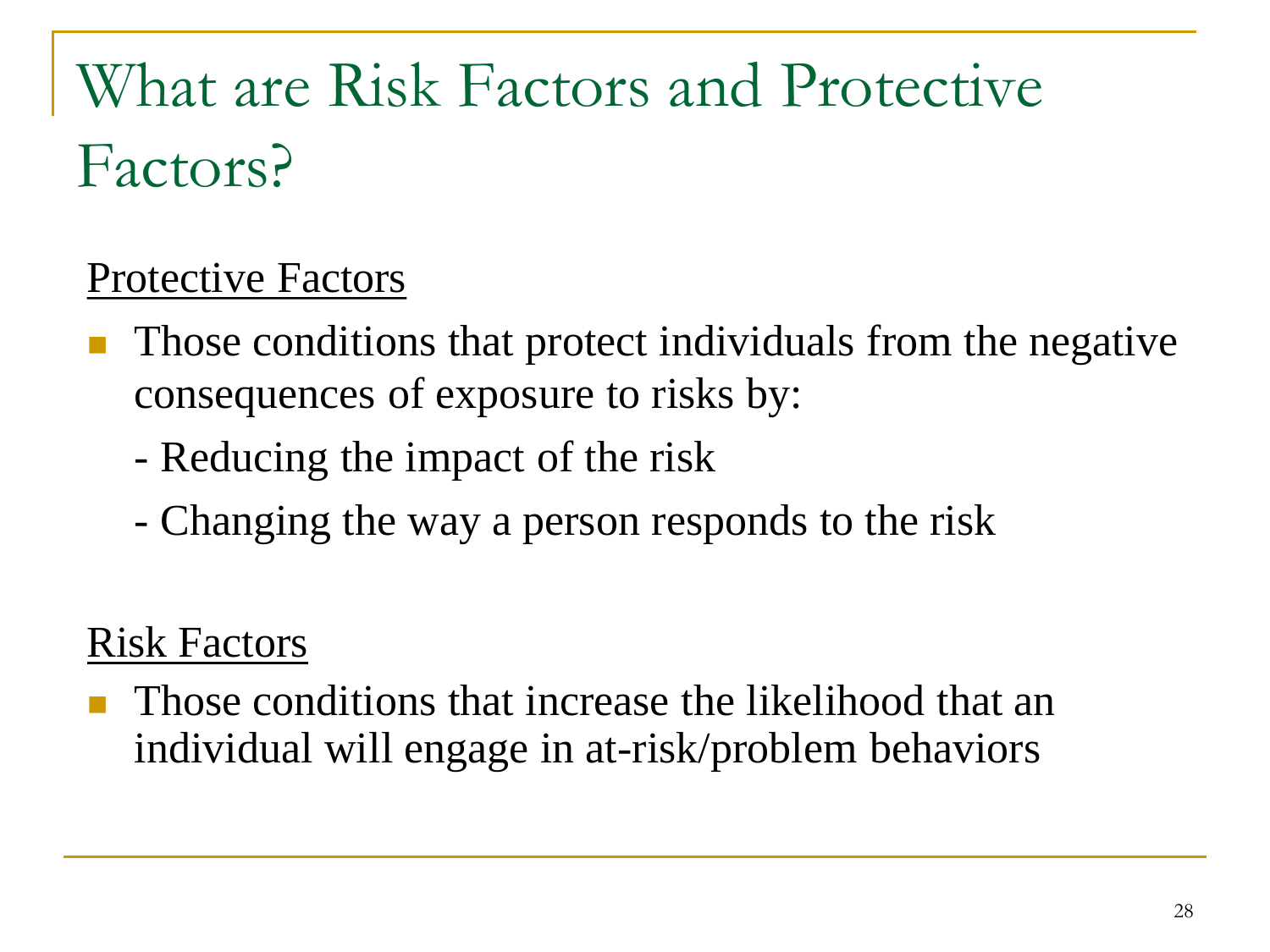# Facts about Risk and Protective Factors

- They exist in four domains:
	- Community
	- Family
	- School
	- Individual/Peer
- **Risk and Protective factors exist within multiple** domains
- *Perceived* risks can increase risk
- Risk and Protective factors are everyone's business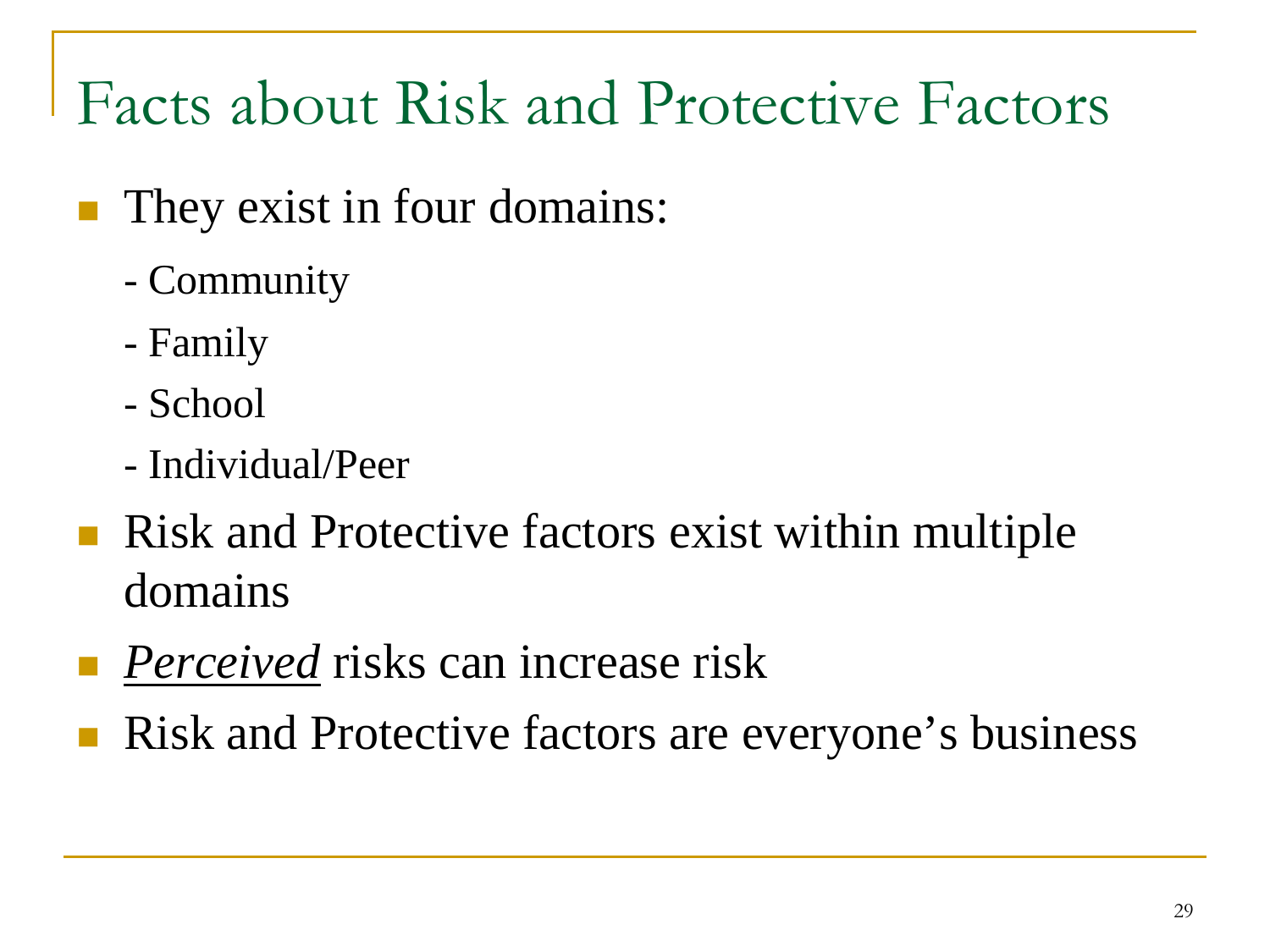### Protective Factor Scale Scores\* – T/E 2011

| <b>PROTECTIVE FACTORS</b>                                | T/E     |  |  |  |  |
|----------------------------------------------------------|---------|--|--|--|--|
|                                                          | Overall |  |  |  |  |
|                                                          | 2011    |  |  |  |  |
| <b>Community Domain</b>                                  |         |  |  |  |  |
| <b>Community Opportunities for Prosocial Involvement</b> | 46      |  |  |  |  |
| <b>Community Rewards for Prosocial Involvement</b>       | 56      |  |  |  |  |
| <b>Family Domain</b>                                     |         |  |  |  |  |
| <b>Family Attachment</b>                                 | 65      |  |  |  |  |
| <b>Family Opportunities for Prosocial Involvement</b>    | 60      |  |  |  |  |
| <b>Family Rewards for Prosocial Involvement</b>          | 62      |  |  |  |  |
| <b>School Domain</b>                                     |         |  |  |  |  |
| School Opportunities for Prosocial Involvement           | 69      |  |  |  |  |
| School Rewards for Prosocial Involvement                 | 75      |  |  |  |  |
| <b>Individual/Peer Domain</b>                            |         |  |  |  |  |
| Religiosity                                              | 47      |  |  |  |  |
| Belief in the Moral Order                                | 70      |  |  |  |  |

#### **\* Please Note: Higher Scores are Preferable**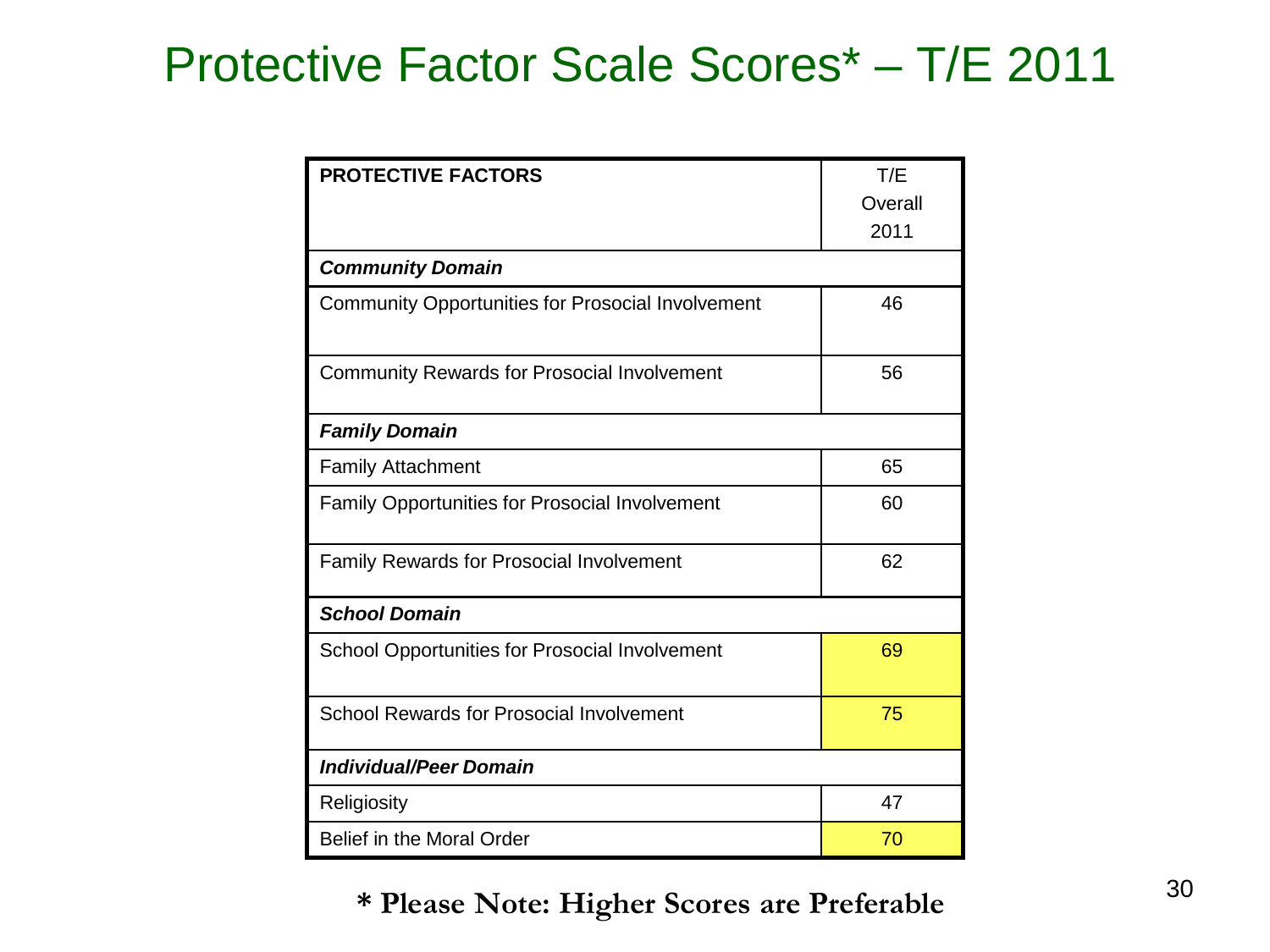# Risk Factor Scale Scores\* – T/E 2011

| <b>RISK FACTORS</b>                                        | T/E<br>Overall<br>2011 |  |  |  |  |
|------------------------------------------------------------|------------------------|--|--|--|--|
| <b>Community Domain</b>                                    |                        |  |  |  |  |
| Low Neighborhood Attachment                                | 33                     |  |  |  |  |
| <b>Community Disorganization</b>                           | 50                     |  |  |  |  |
| <b>Transitions and Mobility</b>                            | 42                     |  |  |  |  |
| Laws and Norms Favorable to Drug Use                       | 35                     |  |  |  |  |
| Perceived Availability of Drugs                            | 48                     |  |  |  |  |
| Perceived Availability of Handguns                         | 35                     |  |  |  |  |
| <b>Family Domain</b>                                       |                        |  |  |  |  |
| Poor Family Management                                     | 38                     |  |  |  |  |
| <b>Family Conflict</b>                                     | 45                     |  |  |  |  |
| <b>Family History of Antisocial Behavior</b>               | 31                     |  |  |  |  |
| Parental Attitudes Favorable toward ATOD<br>Use            | 43                     |  |  |  |  |
| Parental Attitudes Favorable toward<br>Antisocial Behavior | 47                     |  |  |  |  |

| <b>RISK FACTORS</b>                            | T/E     |  |  |  |
|------------------------------------------------|---------|--|--|--|
|                                                | Overall |  |  |  |
|                                                | 2011    |  |  |  |
| <b>School Domain</b>                           |         |  |  |  |
| Poor Academic Performance                      | 32      |  |  |  |
| <b>Lack of Commitment to School</b>            | 35      |  |  |  |
| Individual/Peer Domain                         |         |  |  |  |
| <b>Rebelliousness</b>                          | 29      |  |  |  |
| <b>Friends' Delinquent Behavior</b>            | 35      |  |  |  |
| Friends' Use of Drugs                          | 36      |  |  |  |
| Peer Rewards for Antisocial Behavior           | 46      |  |  |  |
| Favorable Attitudes toward Antisocial Behavior | 39      |  |  |  |
| Favorable Attitudes toward ATOD Use            | 44      |  |  |  |
| Low Perceived Risks of Drug Use                | 46      |  |  |  |
| Early Initiation of Drug Use                   | 30      |  |  |  |
| <b>Sensation Seeking</b>                       | 36      |  |  |  |

**\* Please Note: Lower Scores are Preferable**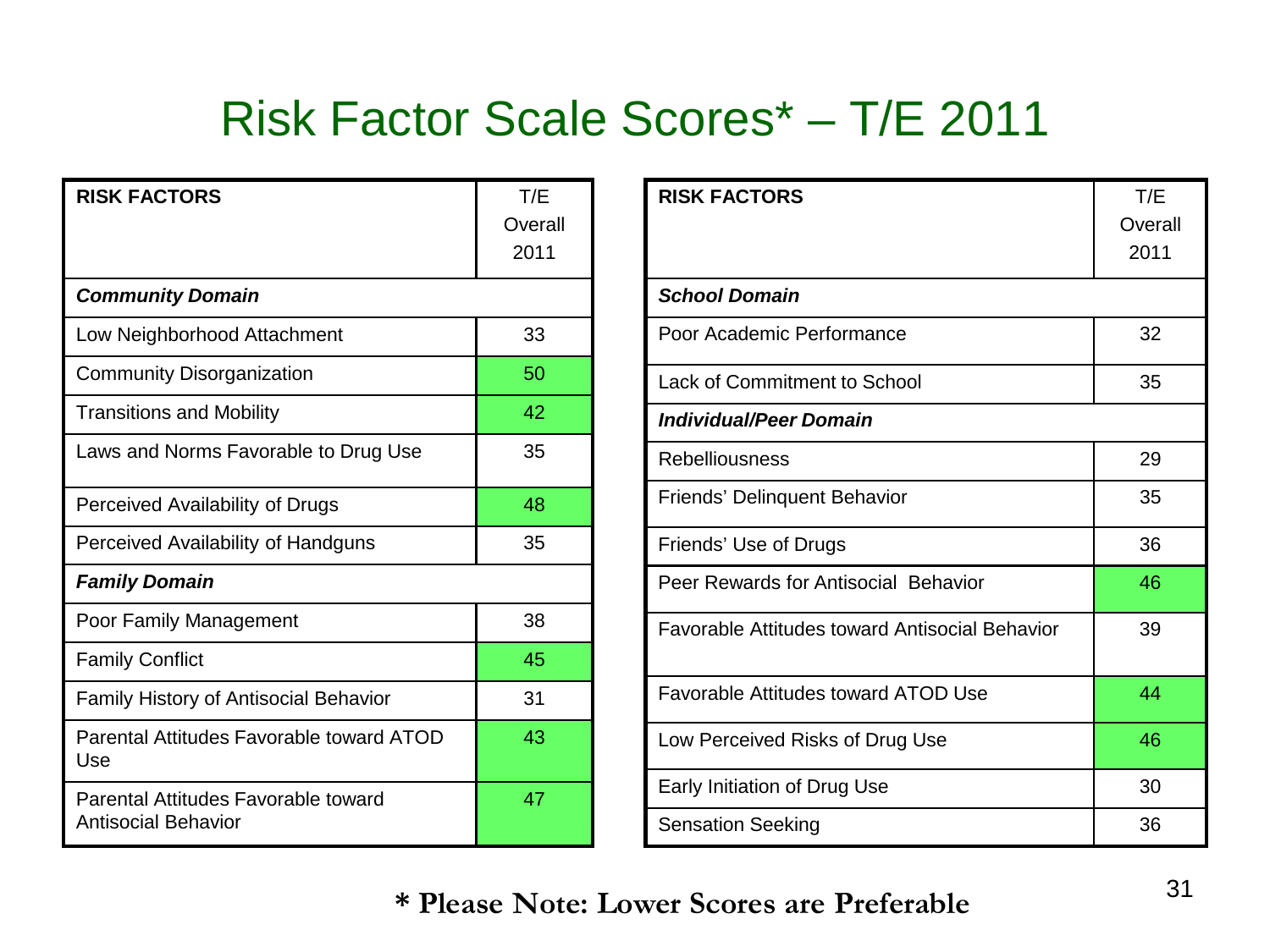# Strengths to Build On

- $-93\%$  of  $8<sup>th</sup>$  graders had not used alcohol in the past 30 days
- $\cdot$  65% of 10<sup>th</sup> graders had not used alcohol in the past 30 days
- 98% of  $8<sup>th</sup>$  graders had not used marijuana in the past 30 days
- $\cdot$  80% of 10<sup>th</sup> graders had not used marijuana in the past 30 days
- All but one overall protective factor scores over 50 and all overall risk factor scores are 50 or under
- Highest overall scores in the following protective factor scales: School Rewards for Prosocial Involvement  $(75)$ , Belief in the Moral Order (70), and School Opportunities for Prosocial Involvement (69)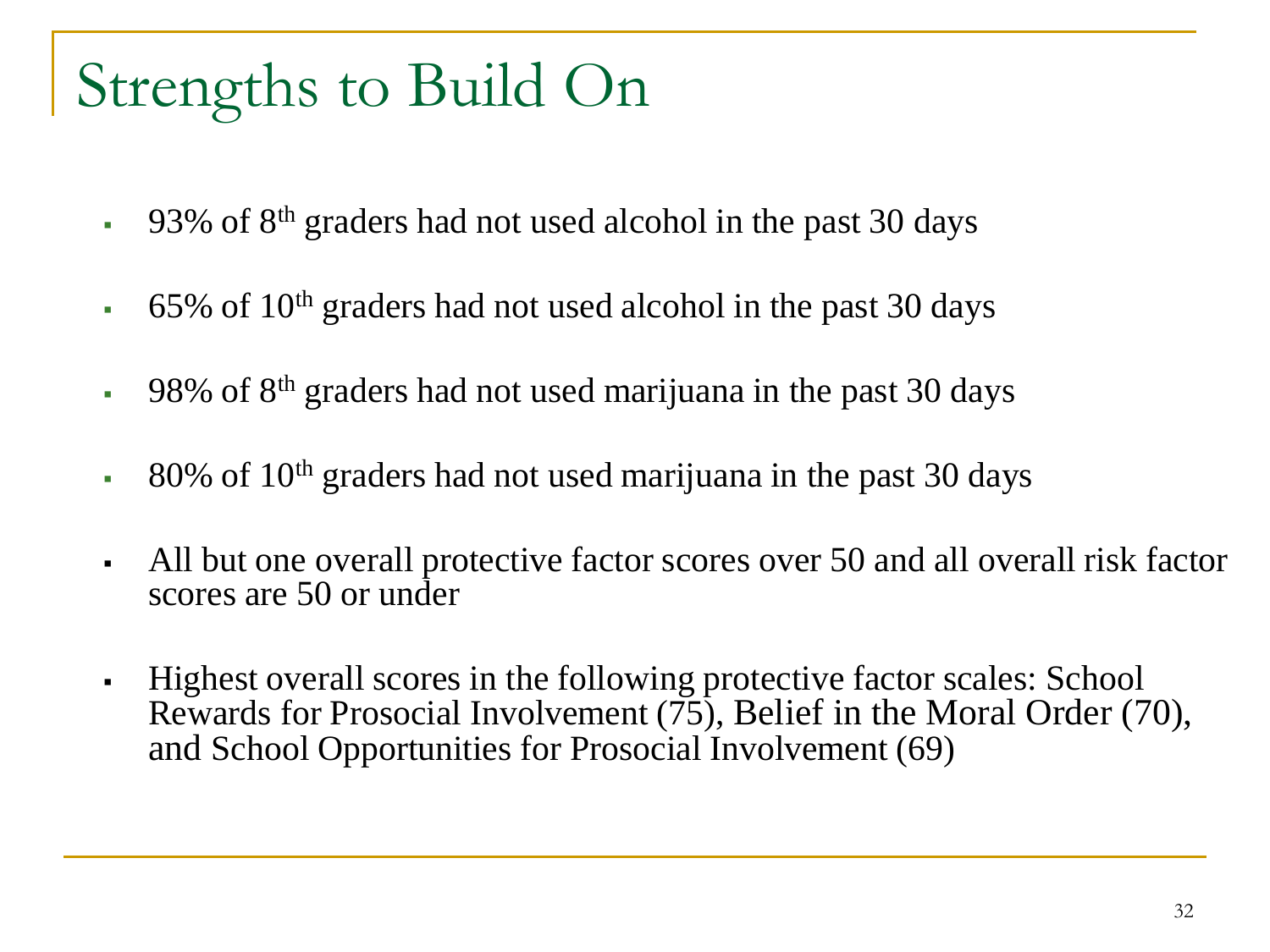# Opportunities for Improvement

- 12th grade "Past 30-Day Alcohol Use" and "Binge Drinking" rates
- 12th grade "Past 30-Day Marijuana Use"
- $10<sup>th</sup>$  grade Depression Questions
- Lowest overall score for the protective factor scales: Religiosity (47)
- Highest overall score for the risk factor scales: Community Disorganization (50) and Perceived Availability of Drugs (48)